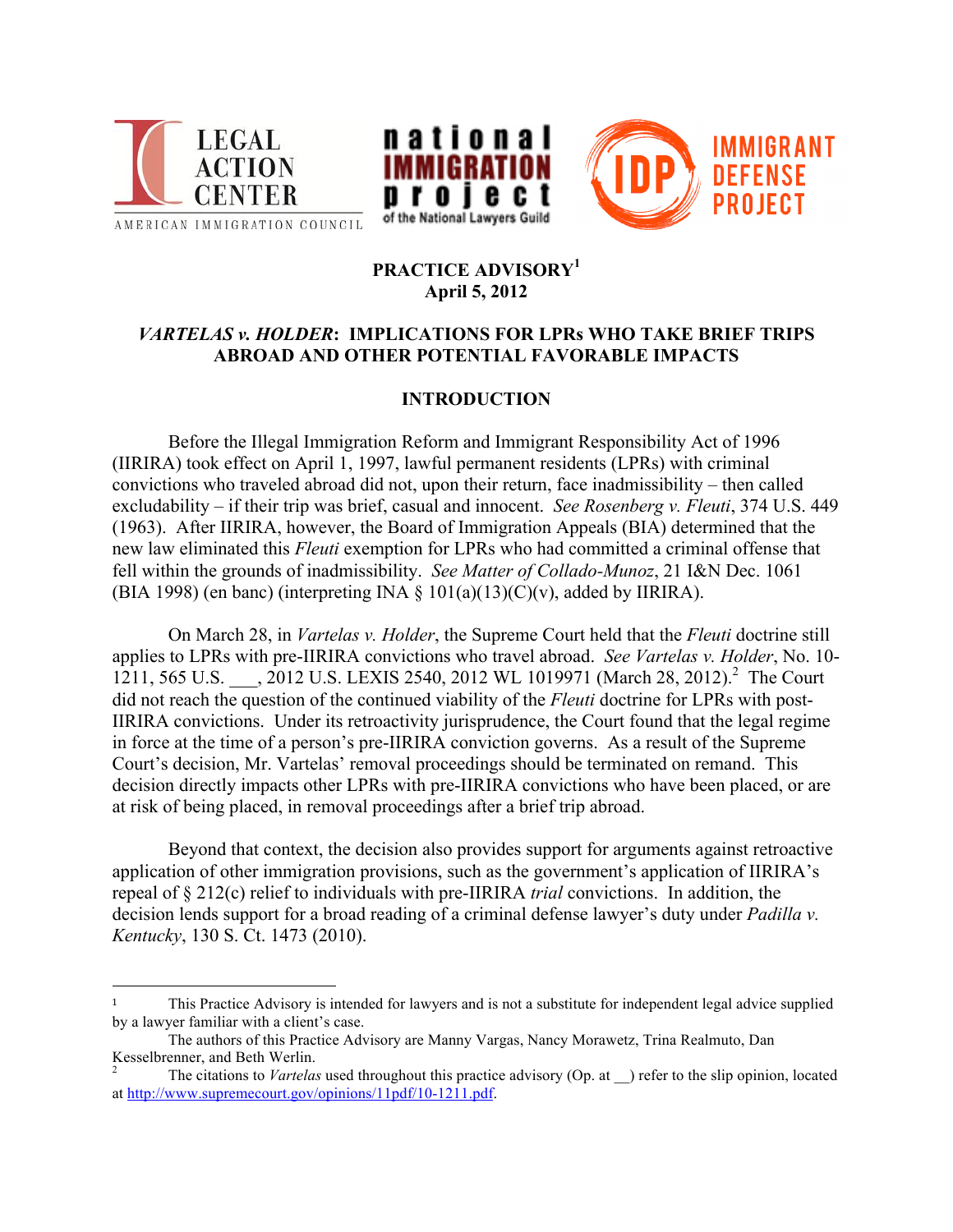This advisory describes (1) the Court's decision in *Vartelas*; (2) its potential impact on LPRs who take brief trips abroad; (3) suggested steps that lawyers (or immigrants themselves) may take immediately in pending or already concluded removal proceedings involving such individuals; and (4) some of the other potential favorable impacts of the decision.

#### **\* \* \***

### **TABLE OF CONTENTS**

| $\mathbf{I}$ . | THE SUPREME COURT'S DECISION IN VARTELAS                                                                                                                                                           |
|----------------|----------------------------------------------------------------------------------------------------------------------------------------------------------------------------------------------------|
|                | A. The Vartelas Holding - Fleuti Lives On for LPRs with Pre-IIRIRA Convictions Who                                                                                                                 |
|                |                                                                                                                                                                                                    |
| II.            | IMPACT OF THE VARTELAS HOLDING ON LPRs WHO TAKE BRIEF TRIPS<br><b>ABROAD</b>                                                                                                                       |
|                | A. How Does Vartelas Affect the Immigration Consequences of Pre-IIRIRA                                                                                                                             |
|                | 1. LPRs with pre-IIRIRA convictions that fall within inadmissibility grounds but not                                                                                                               |
|                | 2. LPRs with pre-IIRIRA convictions that do not fall within inadmissibility grounds<br>but do fall within deportability grounds (or fall within both inadmissibility and<br>deportability grounds) |
|                |                                                                                                                                                                                                    |
|                |                                                                                                                                                                                                    |
| III.           | SUGGESTED STRATEGIES FOR LPRs PLACED IN REMOVAL PROCEEDINGS<br><b>AFTER BRIEF TRIPS ABROAD</b>                                                                                                     |
|                |                                                                                                                                                                                                    |
|                |                                                                                                                                                                                                    |
|                |                                                                                                                                                                                                    |
| IV.            | OTHER POTENTIAL FAVORABLE IMPACTS OF VARTELAS                                                                                                                                                      |
|                | A. Support for Challenges to Retroactive Application of Other Immigration                                                                                                                          |
|                | Provisions                                                                                                                                                                                         |
|                | 1. The Court's discussion of why reliance is not necessary to establish that a law is                                                                                                              |
|                | Vartelas supports reexamination of circuit court retroactivity precedents 11<br>2.                                                                                                                 |
|                | B. Support for a Broad Reading of the Criminal Defense Lawyer's Duty Under Padilla v.                                                                                                              |
|                |                                                                                                                                                                                                    |
|                |                                                                                                                                                                                                    |

SAMPLES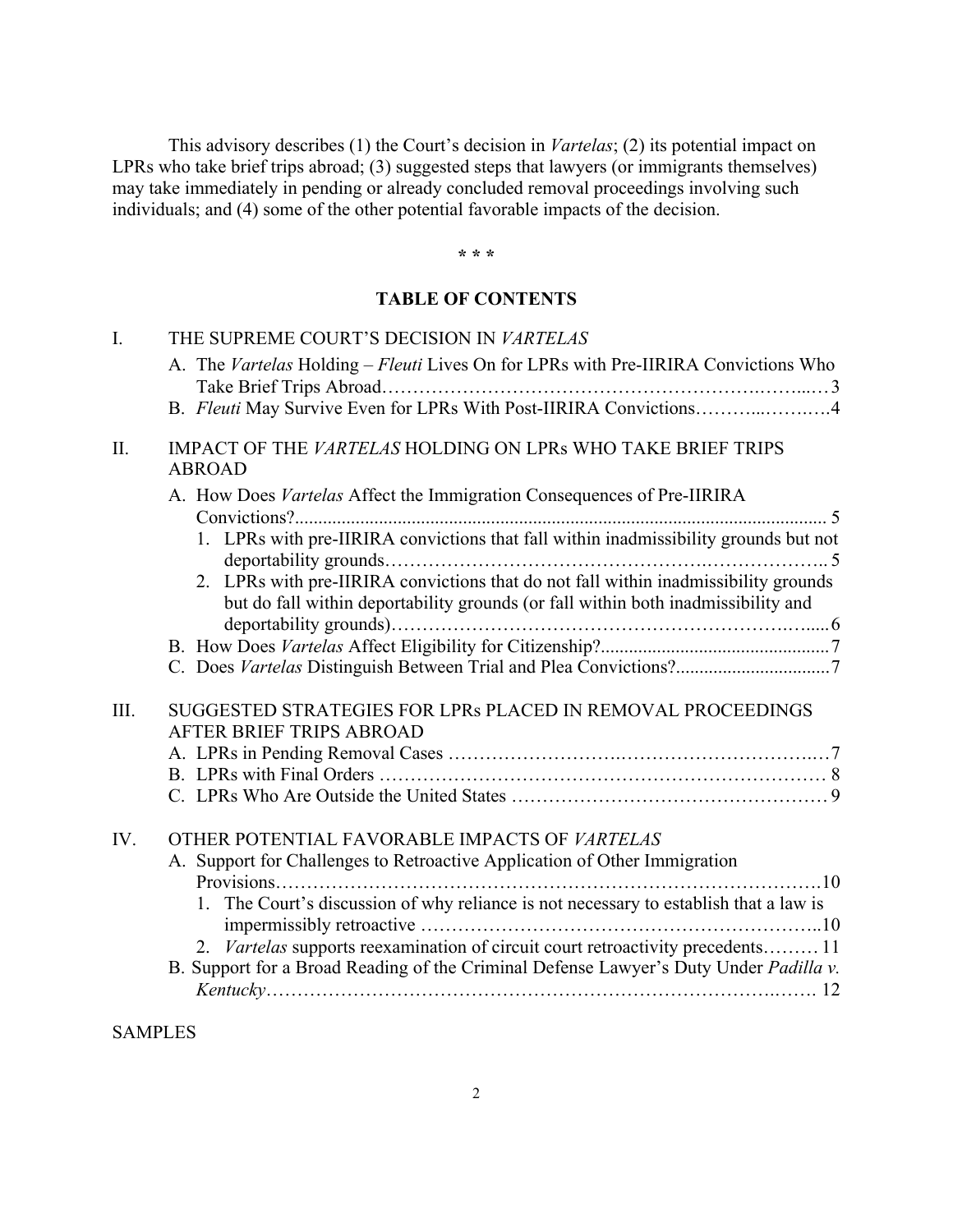#### **I. THE SUPREME COURT'S DECISION IN** *VARTELAS*

### **A. The** *Vartelas* **Holding:** *Fleuti* **Lives On for LPRs with Pre-IIRIRA Convictions Who Take Brief Trips Abroad**

Mr. Vartelas, an LPR originally admitted to the United States as a student in 1979, pleaded guilty in 1994 to the offense of conspiring to make a counterfeit security. Under the legal regime in place at the time of his conviction, an LPR like Mr. Vartelas would not be charged with inadmissibility (then excludability) upon his return from a brief trip abroad. The immigration statute provided an exception for LPRs if their "departure to a foreign port or place . . . was not intended or reasonably to be expected by [them]...." INA  $\S 101(a)(13)$  (1988) ed.). In 1963, the Supreme Court had interpreted this provision to mean that Congress did not intend to exclude long-time residents upon their return from "innocent, casual, and brief excursion[s] . . . outside this country's borders." *Fleuti*, 374 U.S. at 462.

In 1996, Congress enacted IIRIRA, which amended the immigration statute to provide that an LPR "shall not be regarded as seeking an admission into the United States for purposes of the immigration laws unless the alien . . . has committed an offense identified in section 212(a)(2) [criminal inadmissibility grounds] . . .." INA §  $101(a)(13)(C)(v)$  (added by IIRIRA, Pub. L. No. 104-208, § 301, 110 Stat. 3009, 575 (1996)). The BIA read this amendment as eliminating the *Fleuti* exception for an LPR who takes a brief, casual and innocent trip abroad. *See Matter of Collado-Munoz*, 21 I&N Dec. 1061 (BIA 1998) (en banc).

In January 2003, Mr. Vartelas returned from a week-long trip to Greece and an immigration officer determined he was "seeking an admission" and charged him with being inadmissible based on a "crime involving moral turpitude," namely, his 1994 conviction for conspiring to make a counterfeit security. The BIA and the United States Court of Appeals for the Second Circuit concluded that IIRIRA's new admission provision applied retroactively to Mr. Vartelas. The Second Circuit reasoned that Mr. Vartelas had not relied on the prior legal regime at the time he "committed" his offense. *See Vartelas v. Holder*, 620 F.3d 108, 118-20 (2d Cir. 2010). Significantly, the Second Circuit's decision conflicted with prior decisions from the Fourth and Ninth Circuits. *See Olatunji v. Ashcroft*, 387 F.3d 383 (4th Cir. 2004); *Camins v. Gonzales*, 500 F.3d 872 (9th Cir. 2007). The Supreme Court granted Mr. Vartelas' petition for certiorari to resolve the circuit split, and ultimately reversed the Second Circuit.

The Court began its analysis by noting the presumption against retroactive legislation, "under which courts read laws as prospective in application unless Congress has unambiguously instructed retroactivity." Op. at 7 (citing *Landgraf v. USI Film Products*, 511 U.S. 244, 263 (1994)). Since the government conceded that there was no unambiguous directive, the Court proceeded to the question of whether application of IIRIRA to Mr. Vartelas "would have retroactive effect" that Congress did not authorize. Op. at 8 (citing *Landgraf*, 511 U.S. at 280).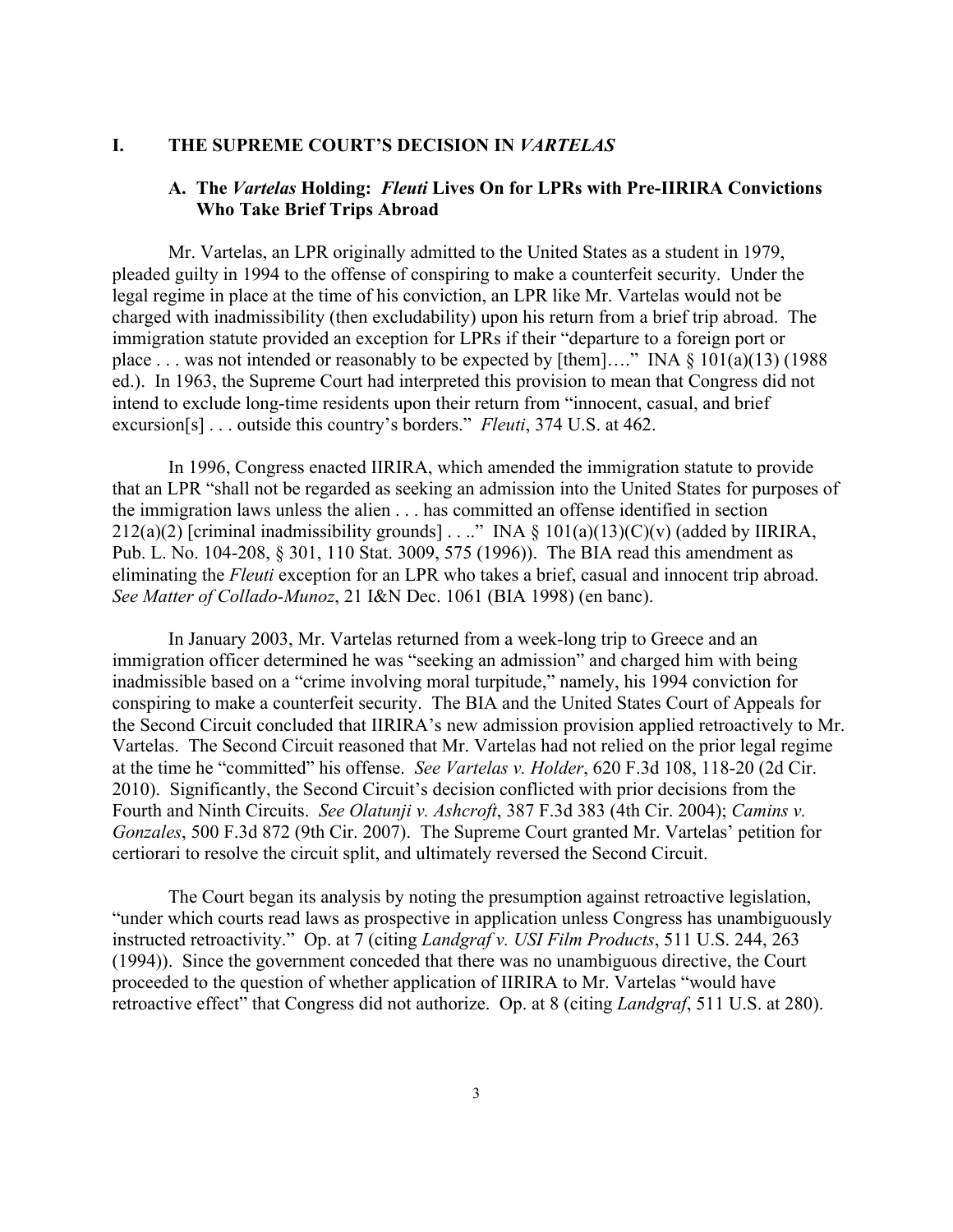The Court concluded that there was impermissible retroactive effect, finding that the application of INA § 101(a)(13)(C)(v) to Mr. Vartelas would attach "a new disability" to conduct completed well before the provision's enactment. Op. at 9. The Court stated:

Beyond genuine doubt, we note, the restraint  $\S1101(a)(13)(C)(v)$  [INA  $\S$ ]  $101(a)(13)(C)(v)$ ] places on lawful permanent residents like Vartelas ranks as a "new disability." Once able to journey abroad to fulfill religious obligations, attend funerals and weddings of family members, tend to vital financial interests, or respond to family emergencies, permanent residents situated as Vartelas is now face potential banishment.

*Id.* Significantly, the Supreme Court expressly rejected the Second Circuit's conclusion that Mr. Vartelas could not demonstrate impermissible retroactive effect because he could not show reliance on prior law when he "committed" his offense. The Court stated:

As the Government acknowledges, "th[is] Court has not required a party challenging the application of a statute to show [he relied on prior law] in structuring his conduct." Brief for Respondent 25–26. . . . The essential inquiry, as stated in *Landgraf*, 511 U. S., at 269– 270, is "whether the new provision attaches new legal consequences to events completed before its enactment." That is just what occurred here.

Op. at 14-15.

Even though the Court made clear that a showing of reliance is not necessary, the Court found that Mr. Vartelas likely relied on the immigration law as it existed at the time of his conviction. Op. at 15. The Court observed that a showing of reliance or likelihood of reliance on prior law "strengthens the case for reading a newly enacted law prospectively." Op. at 15 (citing *Olatunji*, 387 F.3d at 393) (discussing *INS v. St. Cyr*, 533 U.S. 289, 321 (2001)). The Court concluded that *Fleuti* continues to govern Mr. Vartelas' brief trip abroad.

#### **B.** *Fleuti* **May Survive Even for LPRs With Post-IIRIRA Convictions**

In an important footnote, the Supreme Court acknowledged the BIA's decision *Matter of Collado-Munoz*, 21 I&N Dec. 1061 (BIA 1998), holding that IIRIRA eliminated the *Fleuti* doctrine. Op. at 3-4, n.2. However, the Court took no position on the BIA's decision, stating: "Vartelas does not challenge the ruling in *Collado-Munoz*. We therefore assume, but do not decide, that IIRIRA's amendments to [INA § 101(a)(13)] abrogated *Fleuti*." *Id.* This footnote leaves open the issue of whether IIRIRA in fact eliminated the *Fleuti* doctrine. For briefing on the argument that IIRIRA did not eliminate it, see the Brief of the American Immigration Lawyers Association as Amicus Curiae in Support of Petitioner, *Vartelas v. Holder*, 565 U.S.

 $(2012)$  (No. 10-1211) (March 28, 2012), located at http://www.aila.org/content/default.aspx?docid=37804. *See also Richardson v. Reno*, 994 F. Supp. 1466, 1471 (S.D. Fla. 1998), *rev'd and vacated on other grounds*, 162 F.2d 1338 (11th Cir. 1998); *Matter of Collado-Munoz*, 21 I&N Dec. at 1067-68 (Rosenberg, dissenting).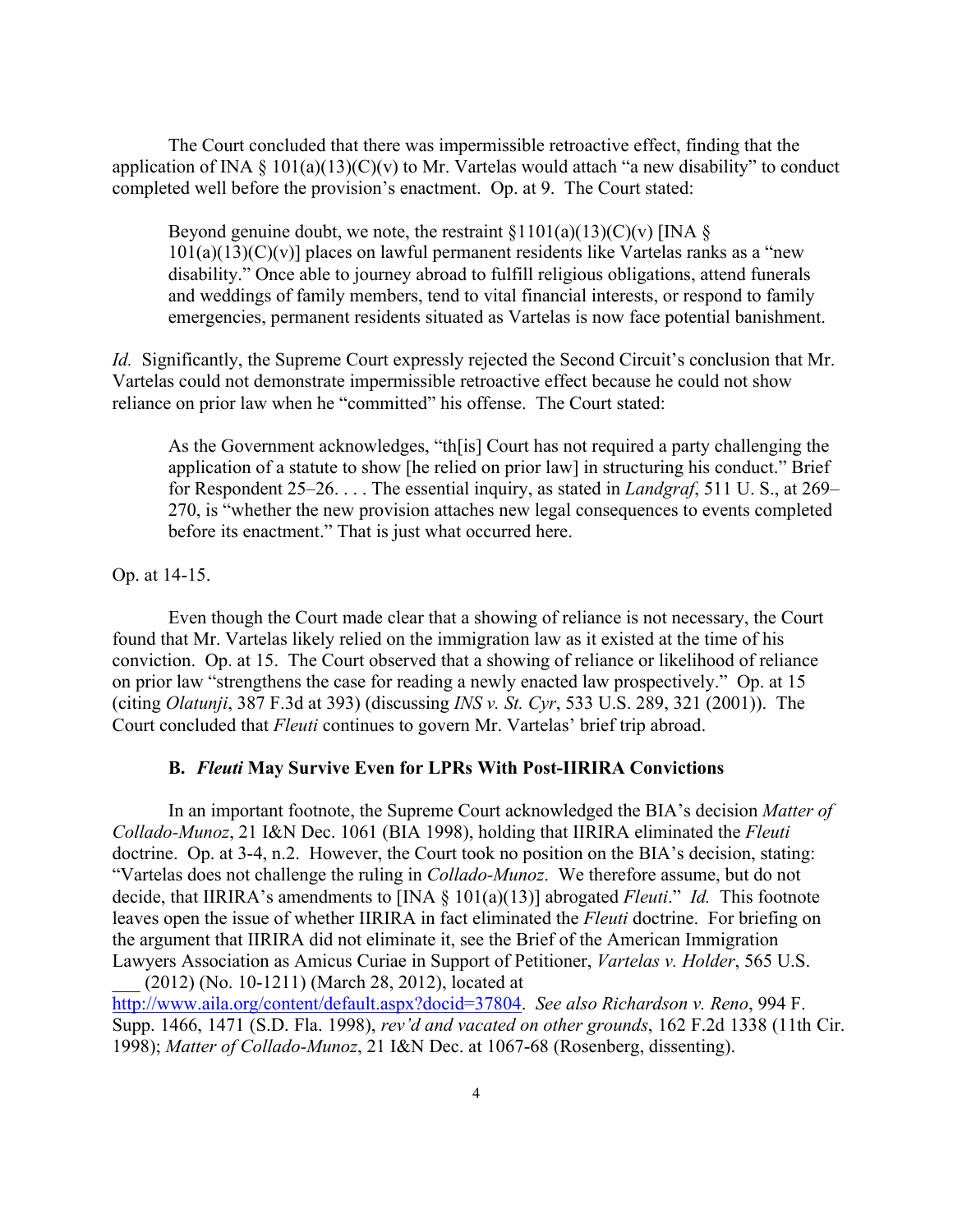### **II. IMPACT OF** *VARTELAS* **ON LPRs WHO TAKE BRIEF TRIPS ABROAD**

### **A. How Does** *Vartelas* **Affect the Immigration Consequences of Pre-IIRIRA Convictions?**

### **1. LPRs with pre-IIRIRA convictions that fall within inadmissibility grounds but not deportability grounds**

Under *Vartelas*, LPRs with pre-IIRIRA convictions that fall within a ground of inadmissibility but not a ground of deportability cannot be charged with being inadmissible and cannot be placed in removal proceedings unless they fall outside the scope of *Fleuti* (i.e., the trip fails the brief, casual and innocent test). Two common examples of such LPRs are:

(1) Persons who have a single conviction for marijuana possession of 30 grams or less. Such a conviction triggers inadmissibility under INA  $\S 212(a)(2)(A)(i)(II)$  but not deportability, *see* INA § 237(a)(2)(B)(i).

(2) Persons who have a single conviction that is a crime involving moral turpitude if the offense was committed more than five years after admission. Such a conviction triggers inadmissibility under INA  $\S 212(a)(2)(A)(i)(I)$  unless the conviction falls into the petty offense exception, *see* INA § 212(a)(2)(A)(ii)(II), but would not trigger deportability, *see* INA §  $237(a)(2)(A)(i)-(ii)$ .

If the Department of Homeland Security (DHS) erroneously initiates removal proceedings based on a pre-IIRIRA conviction that falls within an inadmissibility ground but not a deportability ground, it is appropriate to move to terminate such proceeding under *Vartelas.* Importantly, even if an LPR is charged with several inadmissibility grounds, none can stand unless the person is properly "regarded as seeking an admission" (i.e., unless INA §  $101(a)(13)(C)$  applies). For example, if an LPR is charged with a noncriminal ground of inadmissibility (such as misrepresentation) and criminal inadmissibility, the entire case should be terminated if the criminal inadmissibility is based on a pre-IIRIRA conviction and the travel fits within the *Fleuti* exception.

Further, practitioners may want to provide LPR clients with pre-IIRIRA convictions with a letter asserting that under *Vartelas*, the *Fleuti* doctrine still applies. The letter also may explain the nature of the trip abroad and that the departure was brief, casual and innocent. In addition, practitioners may want to advise their clients about the scope of the *Fleuti* exception and the risk that DHS will initiate removal proceedings if the agency determines the travel does not fit within the exception.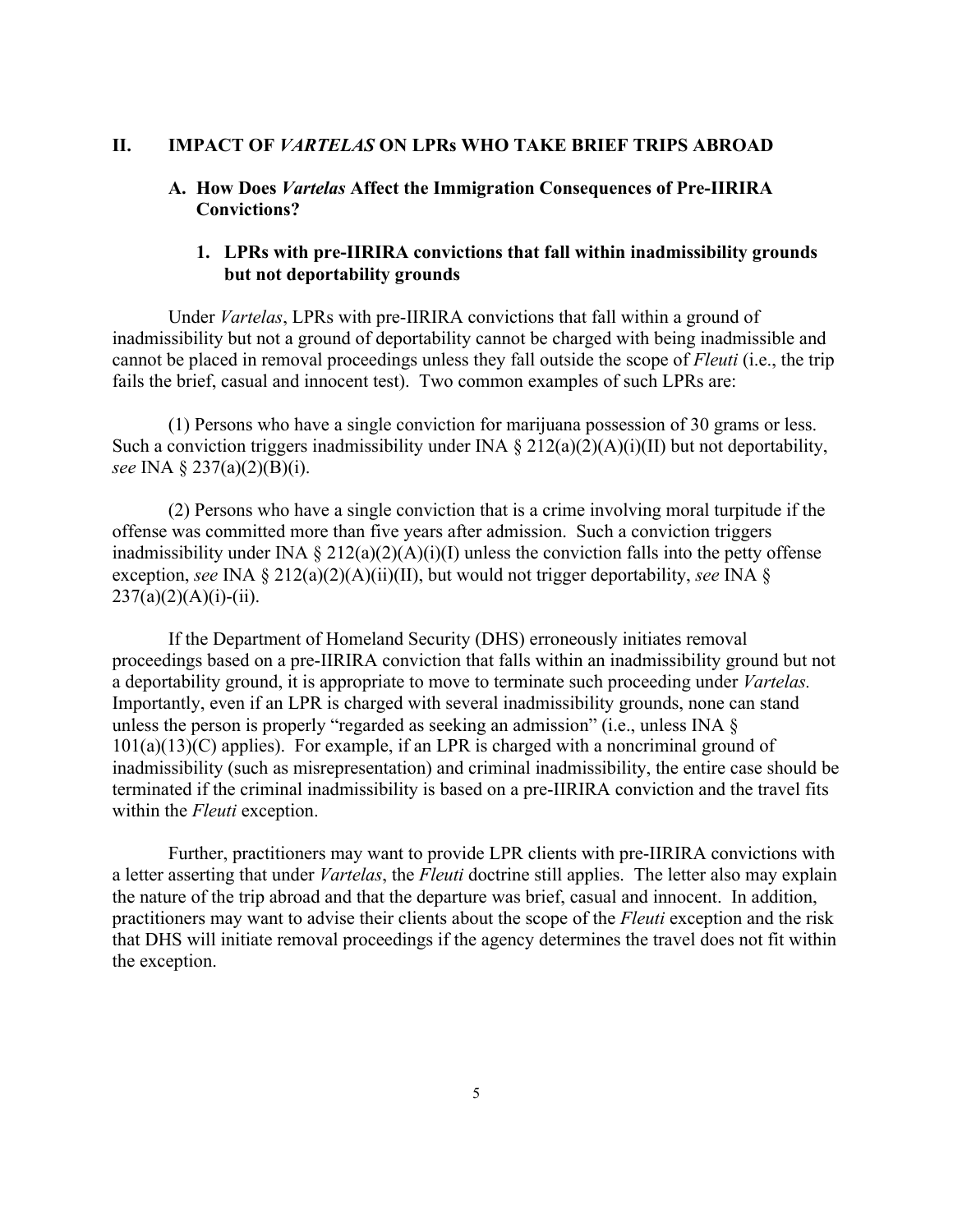## **2. LPRs with pre-IIRIRA convictions that do not fall within inadmissibility grounds but do fall within deportability grounds (or fall within both inadmissibility and deportability grounds)**

In *Vartelas*, the Petitioner's conviction fell within a ground of inadmissibility, but not a ground of deportability. As such, the Court did not address whether DHS can initiate proceedings against returning LPRs with convictions that do not fall into inadmissibility grounds but do fall into deportability grounds (or convictions that fall into both inadmissibility and deportability grounds). These individuals continue to face the significant possibility that upon return, DHS will issue a Notice to Appear charging grounds of deportability. *See Matter of Rangel*, 15 I&N Dec. 789 (BIA 1976). Any inspection at the border increases the risk of scrutiny of the individual's criminal record for possible deportability charges, even if the individual is admissible.

However, even if DHS initiates removal proceedings based on a pre-IIRIRA conviction that renders the person deportable, *Vartelas* makes clear that this person cannot be "regarded as seeking an admission" – and thus is not an "arriving alien,"  $8 \text{ C.F.R.} \& 1.1(q)$  – if the travel was brief, casual and innocent. This is significant because the government takes the position that "arriving aliens" are not eligible for bond hearings. 8 C.F.R. § 1003.19(h)(2)(i)(B). Persons who are *not* arriving aliens can seek a bond redetermination before an immigration judge, s*ee* INA § 236(a), unless the person is subject to mandatory detention under INA § 236(c).<sup>3</sup>

Moreover, because such an LPR is not an "arriving alien," the individual should be permitted to return to the United States and may be eligible for prosecutorial discretion in connection with the decision whether to place him or her into removal proceedings. Prosecutorial discretion is seemingly appropriate because many offenses that would make a person deportable, but not inadmissible, are relatively minor offenses. These include, for example, a minor shoplifting offense that qualifies for the petty offense exception for the crime involving moral turpitude inadmissibility ground, *see* INA § 212(a)(2)(A)(ii)(II), but that renders the person deportable if committed within five years of admission, *see* INA § 237(a)(2)(A)(i)(I).

#### **B. How does** *Vartelas* **Affect Eligibility for Citizenship?**

Note that the mandatory detention provision only applies to persons released from custody on or after October 8, 1998. *See* IIRIRA § 303(b)(2). For those released from criminal custody after that date, DHS maintains that the person is subject to mandatory detention if the conviction falls within one of the categories set forth in INA § 236(c)(1). *See Matter of Rojas*, 23 I&N Dec. 117 (BIA 2001). Individuals held under the mandatory detention provision may challenge their detention if the conviction is not properly classified as one that falls into the mandatory detention grounds. In addition, many individuals have successfully challenged mandatory detention where they were not taken into immigration custody immediately after release from past criminal custody. *See*, *e.g.*, *Scarlett v. U.S. Dep't of Homeland Sec.*, 632 F. Supp. 2d 214, 219 (W.D.N.Y. 2009) ("[P]etitioner's detention was not authorized by 8 U.S.C. § 1226(c) [INA § 236(c)] because petitioner was released from incarceration nearly eighteen months prior to his immigration detention").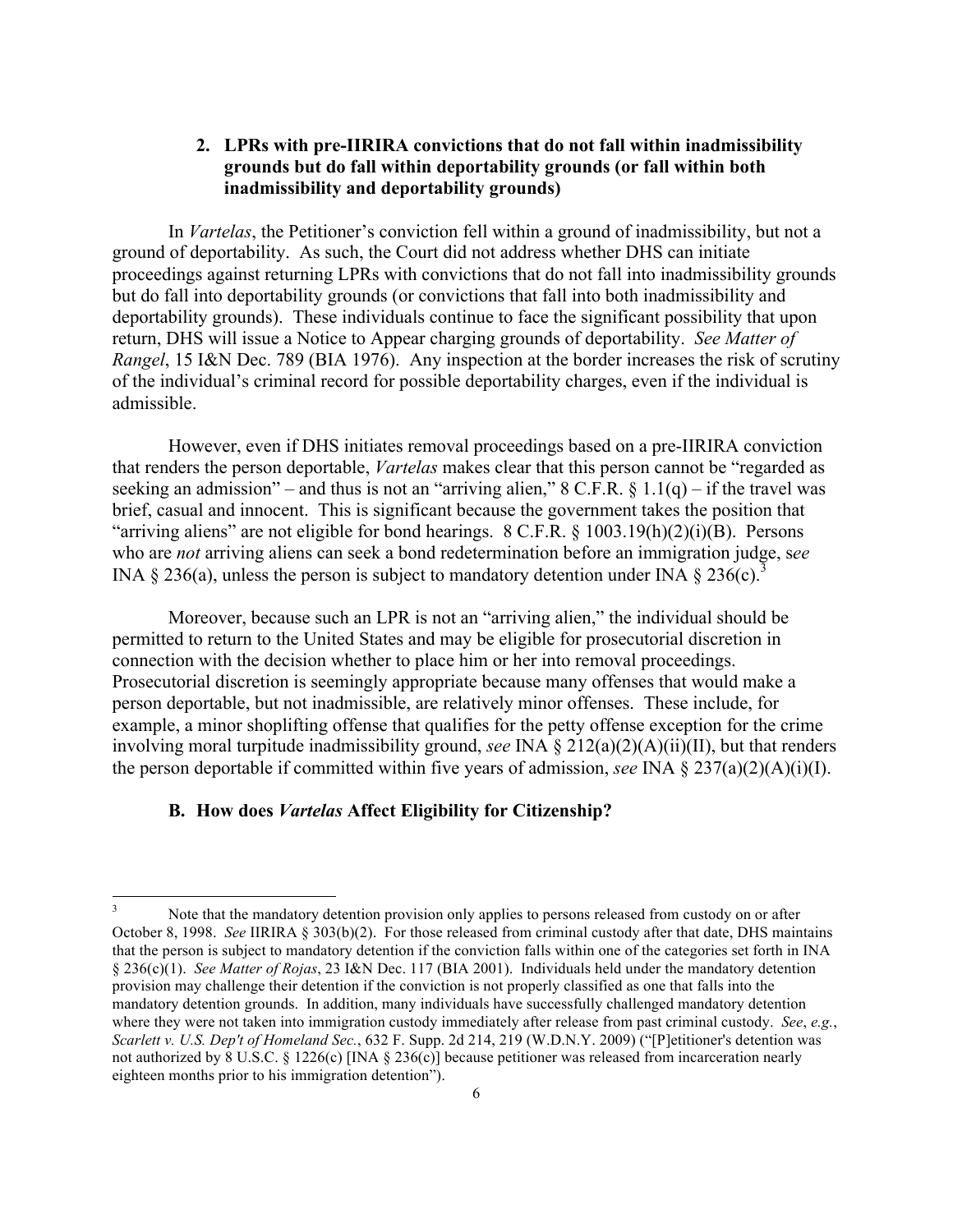In some cases, citizenship examiners have taken the position that an LPR who traveled after a conviction should not have been permitted to return (without applying for admission), and therefore is not eligible for citizenship. *Vartelas* forecloses this contention if the LPR's conviction predated IIRIRA and their trip falls within the *Fleuti* doctrine.

#### **C. Does** *Vartelas* **Distinguish Between Trial and Plea Convictions?**

No, *Vartelas* does not distinguish between persons who took their case to trial and those who pled guilty. The Supreme Court found that applying IIRIRA to Mr. Vartelas would attach a new disability based on past events ("offense, plea and conviction"), Op. at 2. *See also* Op. at 11 (noting that the retroactive application of the statute imposes a new disability based on "his conviction"); *id.* at 12 (distinguishing *Fernandez-Vargas v. Gonzales*, 548 U.S. 30, 44 (2006) and finding that "a pre-IIRIRA crime he was 'helpless to undo,'" triggered his arrest); *id.* at 13 (the "new disability rested … on a single crime committed years before IIRIRA's enactment."). Thus, *Vartelas* applies regardless whether there was a trial or plea.

## **III. SUGGESTED STRATEGIES FOR LPRs PLACED IN REMOVAL PROCEEDINGS AFTER BRIEF TRIPS ABROAD.**

This section offers strategies to consider for LPRs whose cases are affected by *Vartelas*. Attached to the end of this advisory are sample motions and a Rule 28(j) letter that may assist practitioners in implementing these strategies.

#### **A. LPRs in Pending Removal Cases**

An LPR with a pre-IIRIRA criminal conviction who DHS charged with inadmissibility following a departure from the country should consider filing a motion to terminate with the immigration judge. The motion should explain that: (1) DHS erroneously classified the LPR as seeking an admission under INA  $\S$  101(a)(13)(C)(v) and that the LPR cannot be charged with a ground of inadmissibility under INA § 212(a); (2) under *Vartelas*, the *Fleuti* doctrine (not INA §  $101(a)(13)(C)(v)$  governs cases where the person has pre-IIRIRA convictions; and (3) the person's departure meets the *Fleuti* standard ("innocent, casual and brief"). (See Sample A.) If the case is pending before the BIA, the LPR can file a motion to remand to the immigration judge for purposes of considering whether termination under *Vartelas* is warranted. (See Sample B.)

Note, however, that if an LPR has a criminal offense that falls within the grounds of deportability (INA  $\S 237(a)(2)$ ), DHS may attempt to amend the Notice to Appear to lodge a charge of deportability. *See* 8 C.F.R. § 1240.10(e). *See Matter of Rangel*, 15 I&N Dec. 789 (BIA 1976).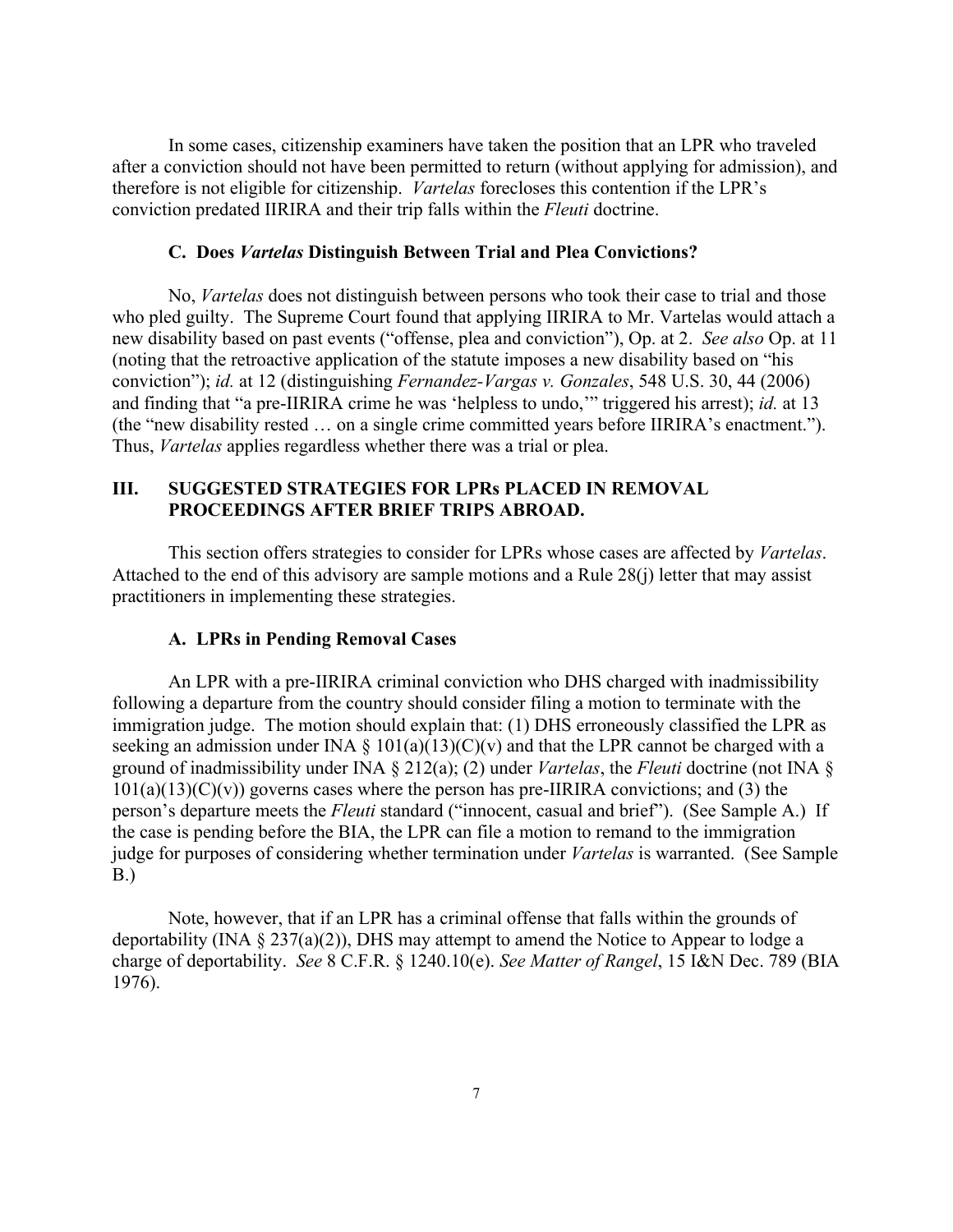#### **B. LPRs with Final Orders**

An LPR who filed a petition for review challenging a final order should consider pursuing *both* the suggested strategy for court of appeals cases and an administrative motion.

*Pending Petition for Review*. Individuals with pending petitions for review should consider filing a motion to remand the case to the BIA under *Vartelas*. The Department of Justice attorney may consent to such a motion. If briefing is ongoing, the opening brief and/or the reply brief should address *Vartelas*. If briefing is complete, the petitioner may file a letter under Federal Rule of Appellate Procedure 28(j) ("28(j) Letter") informing the court of *Vartelas* and its relevance to the case. (See Sample D.)

*Denied Petition for Review.* If the court of appeals denied a petition for review, and the court has not issued the mandate, a person may file a motion to stay the mandate. (See Sample E.) If the court has issued the mandate, the person may file a motion to recall (withdraw) the mandate. (See Sample E.) Through the motion, the person should ask the court to reconsider its prior decision in light of *Vartelas* and remand the case to the BIA. In addition, a person may file a petition for certiorari with the Supreme Court within 90 days of the issuance of the circuit court's judgment (not mandate). The petition should request the Court grant the petition, vacate the circuit court's judgment, and remand for further consideration in light of *Vartelas*.

*Administrative Motion to Reconsider or Reopen*. Regardless whether an individual sought judicial review, she or he may file a motion to reconsider or a motion to reopen with the BIA or the immigration court (whichever entity last had jurisdiction over the case). $4$  As with all cases where a motion is filed, there may be some risk that DHS may arrest the individual (if the person is not detained). This risk may increase when the motion is untimely filed.

It generally is advisable to file the motion within 30 days of the removal order, or, if 30 days have passed, before the 90 day motion to reopen deadline. *See* INA §§ 240(c)(6)(B) and  $240(c)(7)(C)(i)$ . (See Sample C.) If the time for filing has elapsed, motions should be filed, if at all possible, within 30 (or 90) days of *Vartelas*, i.e., by April 27, 2012 or by June 26, 2012, respectively. Filing within this time period supports the argument that the statutory deadline should be equitably tolled. In order to show due diligence as required by the equitable tolling doctrine, individuals should file within 30 days after *Vartelas* and argue that the filing deadline was equitably tolled until the Supreme Court issued its decision in *Vartelas* or until some later date. If the individual is *inside the United States* (and has not departed since the issuance of a removal order) and the statutory deadline has elapsed, counsel may also wish to request *sua sponte* reopening in the alternative.<sup>5</sup>

There are strong arguments that fundamental changes in the law warrant reconsideration because they are "errors of law" in the prior decision. *See* INA § 240(c)(6)(C).<br><sup>5</sup> Note, however, that courts of appeals have held that they lack jurisdiction to judicially review the BIA's

denial of a *sua sponte* motion. *See Luis v. INS*, 196 F.3d 36, 40 (1st Cir. 1999); *Ali v. Gonzales*, 448 F.3d 515, 518 (2d Cir. 2006); *Calle-Vujiles v. Ashcroft*, 320 F.3d 472, 474-75 (3d Cir. 2003); *Doh v. Gonzales*, 193 F. App'x 245, 246 (4th Cir. 2006) (per curiam) (unpublished); *Enriquez-Alvarado v. Ashcroft*, 371 F.3d 246, 248-50 (5th Cir.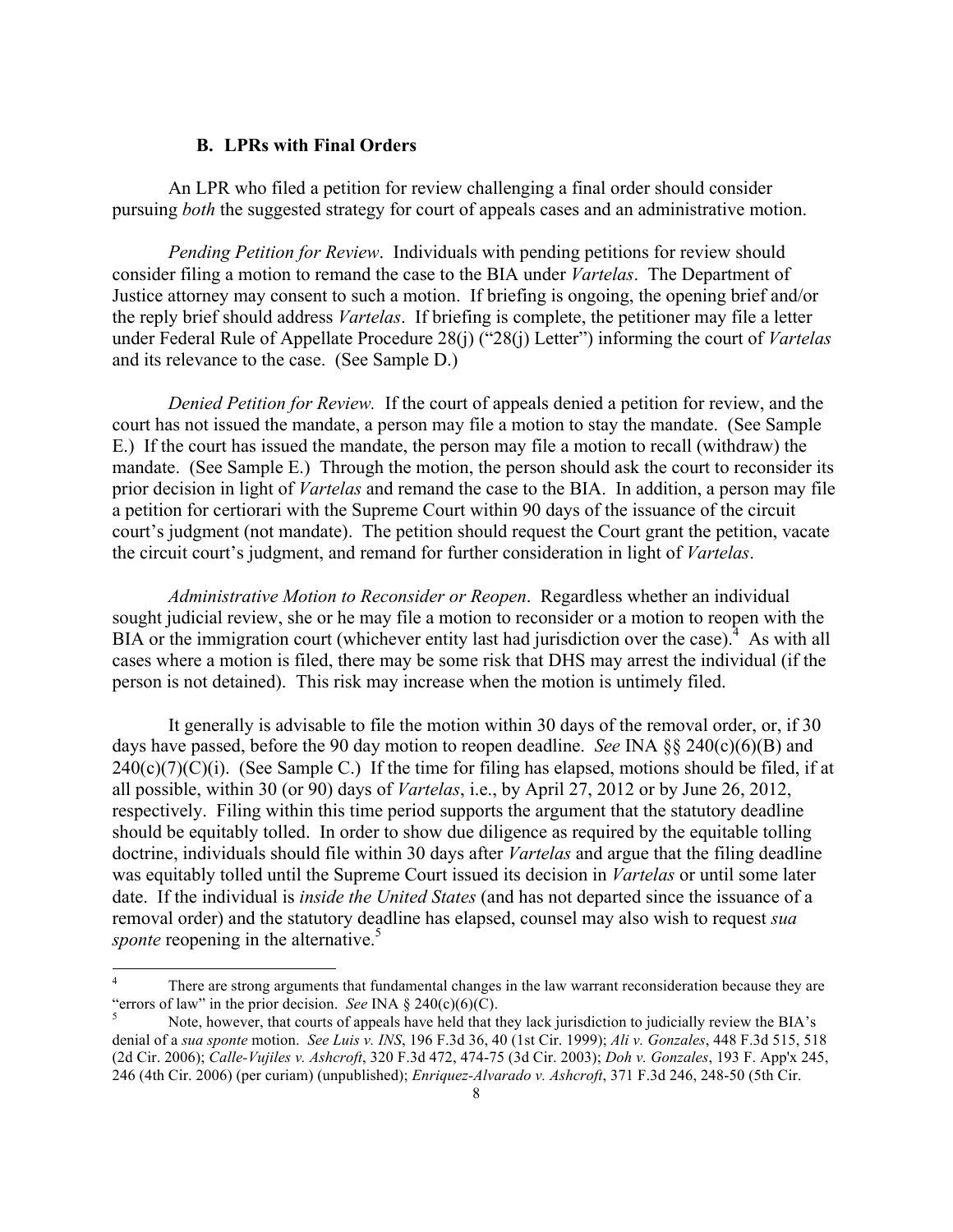Importantly, some LPRs may not benefit from filing an administrative motion. Specifically, if the pre-IIRIRA conviction falls within a ground of deportability, DHS may attempt to amend the Notice to Appear with a charge of deportability.

#### **C. LPRs who are Outside the United States**

An individual's physical location outside the United States arguably should not present an obstacle to returning to the United States if the court of appeals grants the petition for review. Such individuals should be "afforded effective relief by facilitation of their return." *See Nken v. Holder*, 556 U.S. 418, 129 S. Ct. 1749, 1761 (2009). Thus, if the court of appeals grants a petition for review or grants a motion to stay or recall the mandate (see Sample E) and then grants a petition for review, DHS should facilitate the petitioner's return to the United States as a lawful permanent resident.<sup>6</sup>

LPRs outside the United States who are considering filing administrative motions should consider whether the departure bar regulations, 8 C.F.R. §§ 1003.2(d) and 1003.23(b), will pose an additional obstacle to obtaining relief. The BIA interprets these regulations as depriving immigration judges and the BIA of jurisdiction to adjudicate post-departure motions. *See Matter of Armendarez*, 24 I&N Dec. 646 (BIA 2008). To date, seven courts of appeals have invalidated the bar. *See Luna v. Holder*, 637 F.3d 85 (2d Cir. 2011); *Prestol Espinal v. AG of the United States*, 653 F.3d 213 (3d Cir. 2011); *William v. Gonzales*, 499 F.3d 329 (4th Cir. 2007); *Pruidze v. Holder*, 632 F.3d 234 (6th Cir. 2011); *Marin-Rodriguez v. Holder*, 612 F.3d 591 (7th Cir. 2010); *Coyt v. Holder*, 593 F.3d 902 (9th Cir. 2010); *Reyes-Torres v. Holder*, 645 F.3d 1073 (9th Cir. 2011) (same); *Contreras-Bocanegra v. Holder*, No. 10-9500, -- F.3d --, 2012 U.S. App. LEXIS 1964 (10th Cir. Jan. 30, 2012) (en banc). If filing a motion to reconsider or reopen in the Fifth, Eighth, or Eleventh Circuits, the BIA or immigration judge likely will refuse to adjudicate the motion for lack of jurisdiction based on the departure bar regulations.

It is important to note that the cases invalidating the departure bar regulation have done so by considering whether the regulation is unlawful in light of the motion to reopen statute or impermissibly contracts the BIA's jurisdiction. Thus, it advisable to make an argument that the motion qualifies under the motion statutes (INA  $\S$  240(c)(6) or 240(c)(7)), i.e., is timely filed or the filing deadline should be equitably tolled, and impermissibly contracts the agency's congressionally-delegated authority to adjudicate motions. Thus, for individuals who have been deported or who departed the United States, it may be advisable *not* to request *sua sponte* reopening as the post departure bar litigation has not been as successful in the *sua sponte* context. *See*, *e.g.*, *Ovalles v. Holder*, 577 F.3d 288, 295-96 (5th Cir. 2009); *Zhang v. Holder*, 617 F.3d.

!!!!!!!!!!!!!!!!!!!!!!!!!!!!!!!!!!!!!!!!!!!!!!!!!!!!!!!!!!!!!!!!!!!!!!!!!!!!!!!!!!!!!!!!!!!!!!!!!!!!!!!!!!!!!!!!!!!!!!!!!!!!!!!!!!!!!!!!!!!!!!!!!!!!!!!!!!!!!!!!!!!!!!!!!!!!!!!!!!

<sup>2004);</sup> *Harchenko v. INS*, 379 F.3d 405, 410-11 (6th Cir. 2004); *Pilch v. Ashcroft*, 353 F.3d 585, 586 (7th Cir. 2003); *Tamenut v. Mukasey*, 521 F.3d 1000, 1003-04 (8th Cir. 2008) (en banc) (per curiam); *Ekimian v. INS*, 303 F.3d 1153, 1159 (9th Cir. 2002); *Belay-Gebru v. INS*, 327 F.3d 998, 1000-01 (10th Cir. 2003); *Anin v. Reno*, 188 F.3d 1273, 1279 (11th Cir. 1999).

<sup>6</sup> *See* ICE Policy 11061.1, Facilitating the Return to the United States if Certain Lawfully Removed Aliens, located at http://www.nationalimmigrationproject.org/legalresources/ICE\_Return\_Policy\_Memo\_Feb\_2012.pdf.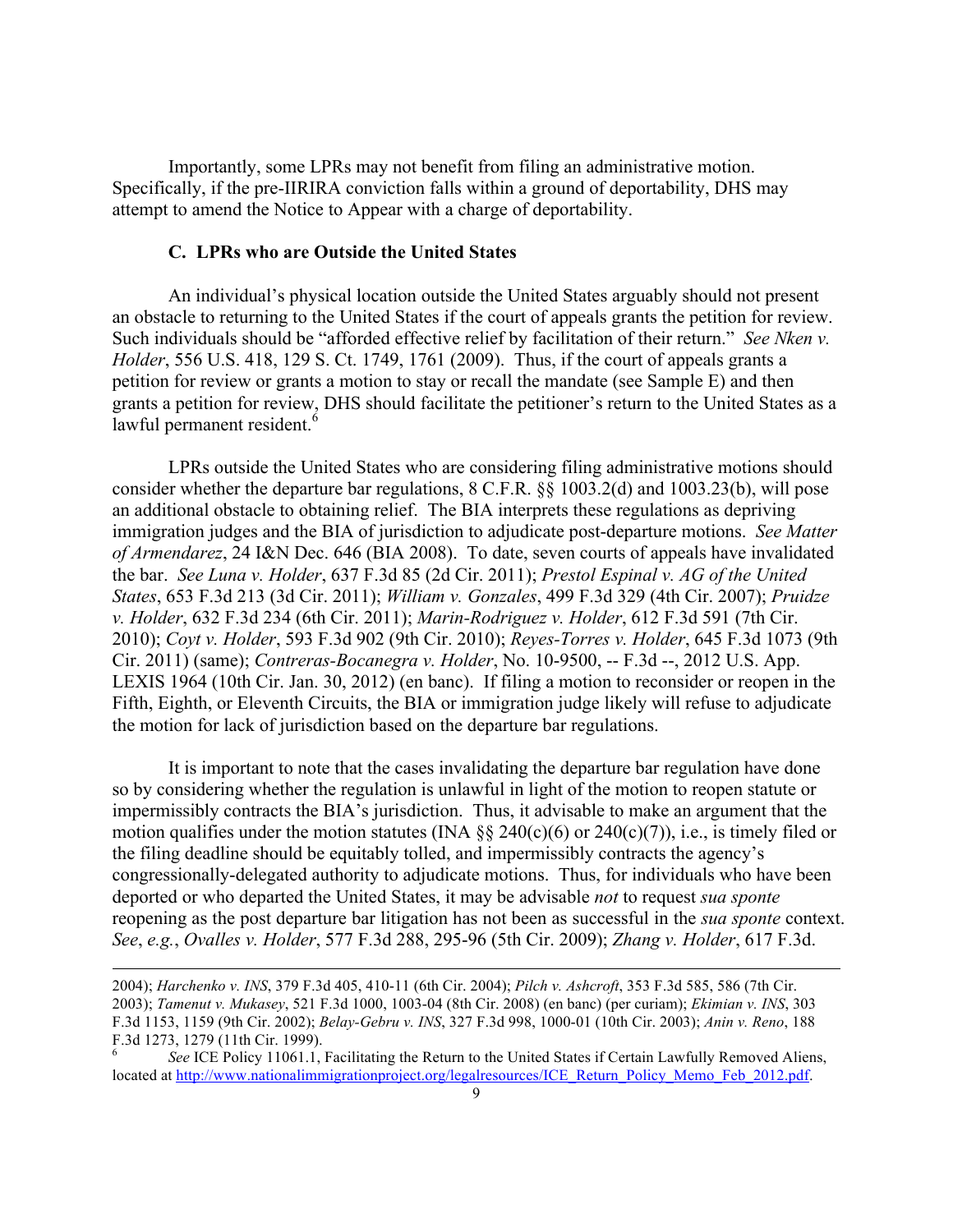650 (2d Cir. 2010). In addition, as stated above, some courts of appeals have held that they lack jurisdiction to review *sua sponte* motions.<sup>7</sup>

If the BIA denies a motion to reconsider or reopen based on the departure bar regulations and/or the BIA's decision in *Matter of Armendarez*, please contact Trina Realmuto at trina@nationalimmigrationproject.org or Beth Werlin at bwerlin@immcouncil.org.

# **IV. OTHER POTENTIAL FAVORABLE IMPACTS OF** *VARTELAS*

The Supreme Court's decision in *Vartelas* also has important implications for challenges to the retroactive application of other immigration provisions and provides support for a broad reading of the criminal defense lawyer's duty under *Padilla v. Kentucky*. This section presents a brief preliminary analysis of some of the potential implications and arguments.

## **A. Support for Challenges to Retroactive Application of Other Immigration Provisions**

### **1. The Court's discussion of why reliance is not necessary to establish that a law is impermissibly retroactive.**

*Vartelas* has important implications for challenging the retroactive application of other immigration provisions, especially where courts previously have rejected such challenges because the person had not shown reliance on the prior law.

First, *Vartelas* notes that the Court has never required a party to show specific reliance on prior law to invoke the presumption against retroactivity, Op. at 14, and that the presumption applies equally when the relevant conduct is "morally reprehensible or illegal." *Id.* at 14 (quoting *Landgraf v. USI Film Products*, 511 U.S. 244, 283 (1994)). The Court emphasizes that the "operative presumption . . . is that Congress intends its law to govern prospectively only." *Id.*  at 15. As the Court explains "[i]t is a strange 'presumption' … that arises only on … a showing [of] actual reliance." *Id*. (quoting *Ponnapula v. Ashcroft*, 373 F.3d 480, 491 (2004) (rejecting the plea/trial distinction in the context of § 212(c) relief)). Thus, the Court concludes that the key issue is whether the "'new provision attaches new legal consequences to events completed before its enactment.' That is just what occurred here." *Id.* (quoting *Landgraf*, 511 U.S. at 269-70).<sup>8</sup>

 $\frac{7}{10}$  For additional information on the departure bar regulations, see AIC and NIPNLG's Practice Advisory, "Departure Bar to Motions to Reopen and Reconsider: Legal Overview and Related Issues," (March 14, 2012) located at

http://www.nationalimmigrationproject.org/legalresources/cd\_3-14-2012-Departure-Bar-Practice-Advisory.pdf and

http://www.legalactioncenter.org/sites/default/files/departure\_bar\_practice\_advisory.pdf.<br><sup>8</sup> Nonetheless, the Court finds that "in any event" Mr. Vartelas likely relied on then-

existing immigration law. Op. at 15. It noted that "[a]lthough not a necessary predicate for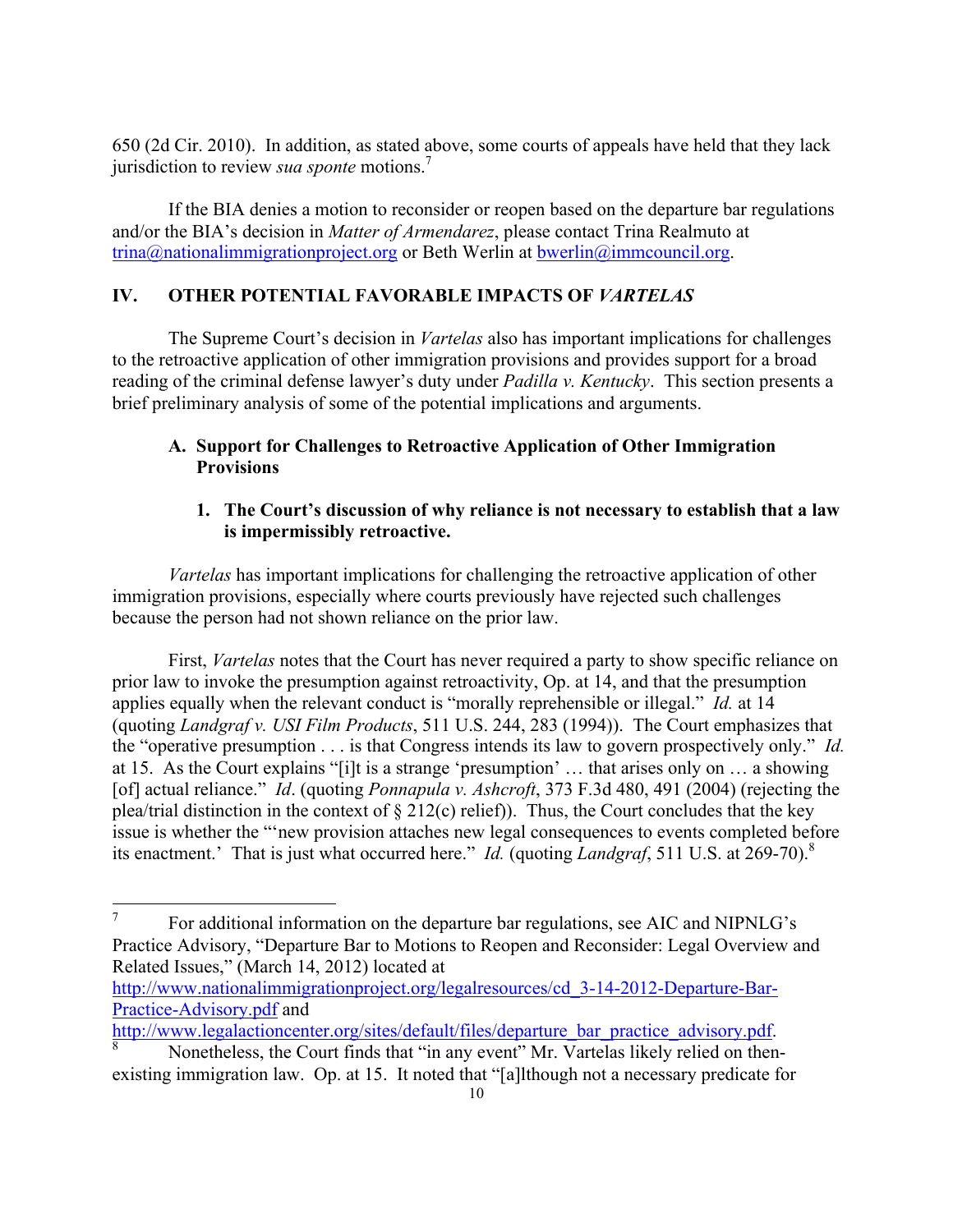Indeed, the Court describes the Second Circuit's "treating reliance as essential" as a "misperception." *Id.* at 16. In rejecting the lower court's improper emphasis on reliance, the Court notes that the Second Circuit "homed in on the words 'committed an offense' in § 1101(a)(13(C)(v) in determining that the change IIRIRA wrought had no retroactive effect." *Id.*  at 14. The Second Circuit thus concluded, "'[i]t could border on the absurd … to suggest that Vartelas committed his counterfeiting crime in reliance on the immigration laws.'" Op. at 14. But, as the Supreme Court held, this reasoning is "flawed." *Id.* The Supreme Court's rejection of the Second Circuit's analysis is especially noteworthy because numerous other circuit courts have adopted similar flawed reasoning (even using the same language). *See*, *e.g.*, *Laguerre v. Reno*, 164 F. 3d 1035, 1041 (7th Cir. 1998), *cert. denied*, 528 U. S. 1153 (2000) (first use of the "border on the absurd" language); *Mohammed v. Reno*, 309 F.3d 95 (2d Cir. 2002); *Armendariz-Montoya v. Sonchik*, 291 F. 3d 1116 (9th Cir. 2002); *Domond v. INS*, 244 F. 3d 81 (2d Cir. 2001); *Jurado-Gutierrez v. Greene*, 190 F. 3d 1135 (10th Cir. 1999), *cert. denied sub nom.*, *Palaganas-Suarez v. Greene*, 529 U.S. 1041 (2000).

Finally, the Supreme Court notes that the case against retroactivity is stronger where, as in *Vartelas*, the retroactive application of a new law renders a person removable, though they would otherwise not be removable. *See* Op. at 16 (suggesting that Mr. Vartelas' case is even easier than in the case of *INS v. St. Cyr*, 533 U.S. 289, 321 (2001), where relief eligibility rather than deportability was at issue). Nonetheless, its overall doctrinal reasoning either overrules or undermines circuit court case law requiring some showing of reliance.

#### **2.** *Vartelas* **supports reexamination of circuit court retroactivity precedents.**

The Supreme Court's rejection of a reliance requirement is significant because much of the current circuit court case law presumes that proof of reliance, either on an individual-specific or categorical basis, is required to show that a law is retroactive. Over the past ten years, many courts have affirmed the retroactive application of new laws in situations where a person went to trial rather than plead guilty, or where the issue turned on conduct (such as commission of an offense), rather than a calculated decision (such as a plea). The following are some examples of the contexts where circuit courts have determined or suggested that some showing of reliance is necessary before application of the presumption against retroactive legislation:

• **Whether former INA § 212(c) relief for long-time LPRs is available to persons who went to trial prior to AEDPA and IIRIRA**. *See*, *e.g.*, *Canto v. Holder*, 593 F.3d 638 (7th Cir. 2010); *Kellermann v. Holder*, 592 F.3d 700 (6th Cir. 2010); *Ferguson v. U.S. Atty. Gen.*, 563 F.3d 1254 (11th Cir. 2009), *cert. denied*, 2010 U.S. LEXIS 2299 (2010); *Hernandez-Castillo v. Moore*, 436 F.3d 516 (5th Cir. 2006); *Rankine v. Reno*, 319 F.3d 93 (2d Cir. 2003), *petition for reh'g denied*, 2003 U.S. App. LEXIS 14474; *Dias v. INS*, 311 F.3d 456 (1st Cir. 2002); *Chambers v. Reno*,

invoking the antiretroactivity principle, the likelihood of reliance on prior law strengthens the case for reading a new law prospectively." *Id.*

!!!!!!!!!!!!!!!!!!!!!!!!!!!!!!!!!!!!!!!!!!!!!!!!!!!!!!!!!!!!!!!!!!!!!!!!!!!!!!!!!!!!!!!!!!!!!!!!!!!!!!!!!!!!!!!!!!!!!!!!!!!!!!!!!!!!!!!!!!!!!!!!!!!!!!!!!!!!!!!!!!!!!!!!!!!!!!!!!!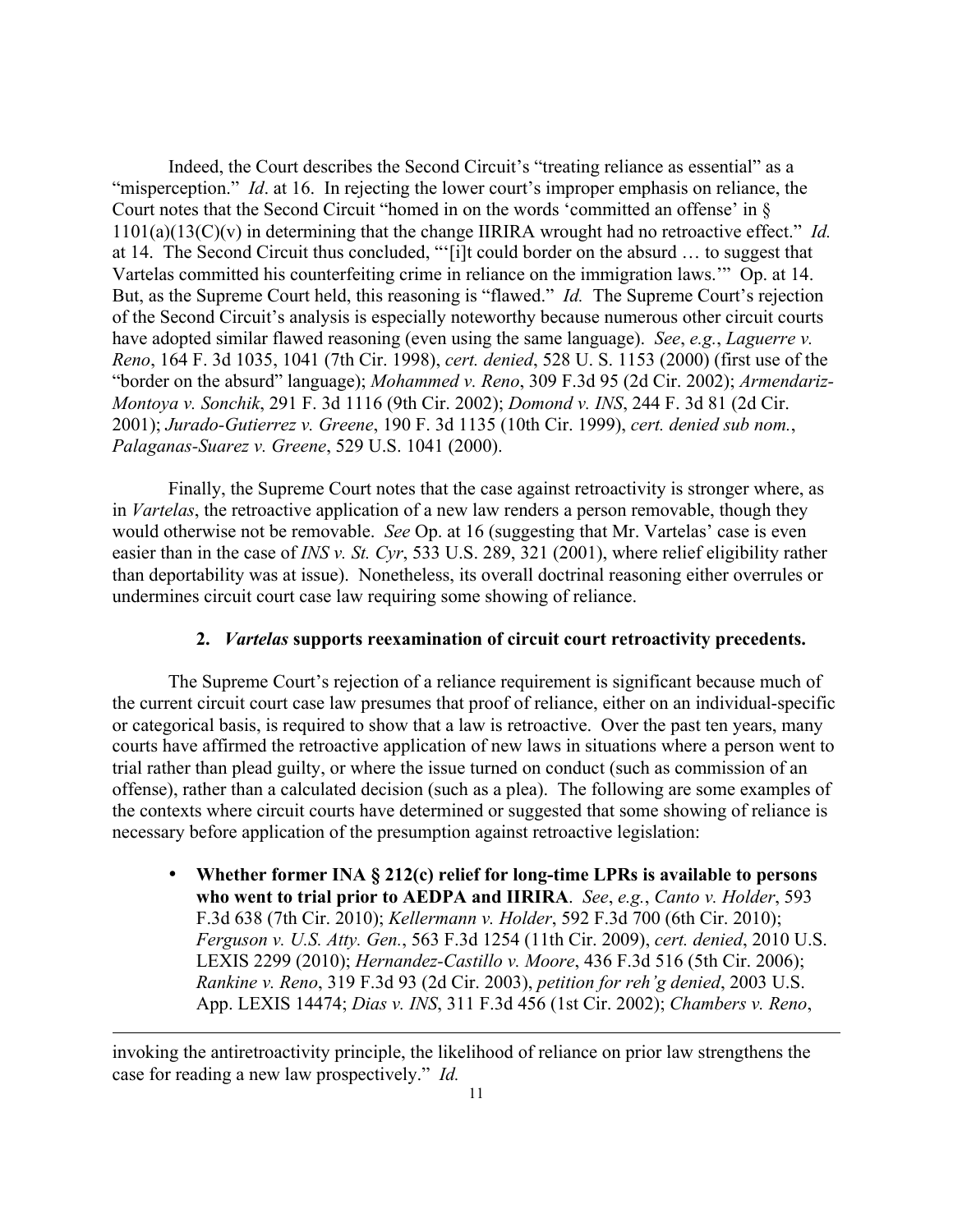307 F.3d 284 (4th Cir. 2002); *Armendariz-Montoya v. Sonchik*, 291 F.3d 1116 (9th Cir. 2002).

- **Whether § 212(c) relief is available to persons whose** *conduct* **preceded AEDPA and IIRIRA.** *See*, *e.g.*, *Domond v. INS*, 244 F.3d 81, 86 (2d Cir. 2001) (holding that the repeal of  $\S 212(c)$  relief could be applied in a case where only the criminal conduct and not the conviction preceded the repeal because "it cannot reasonably be argued that aliens committed crimes in reliance on a hearing that might possibly waive their deportation.").
- **Whether the LPR cancellation of removal clock stop rule applies to persons whose convictions or conduct preceded IIRIRA.** *See*, *e.g.*, *Zuluaga-Martinez v. INS*, 523 F.3d 365 (2d Cir. 2008) (finding no impermissible retroactive effect absent a showing of reliance on prior law); *Valencia-Alvarez v. Gonzales*, 469 F. 3d 1319 (9th Cir. 2006).

Because *Vartelas* squarely rejects any conclusion or suggestion that reliance is required to demonstrate an impermissible retroactive effect, the holdings in these cases are susceptible to challenge.

## **B. Support for a Broad Reading of the Criminal Defense Lawyer's Duty Under**  *Padilla v. Kentucky*

*Vartelas* also has potential implications for noncitizens with claims that their criminal defense lawyer did not provide effective assistance of counsel. In *Padilla v. Kentucky*, 559 U.S. \_\_\_, 130 S. Ct. 1473 (2010), the Supreme Court held that effective assistance of counsel includes advising a noncitizen defendant about the immigration consequences of a guilty plea. The test for ineffective assistance requires a defendant to show both deficient performance and that the defendant suffered prejudice from counsel's deficient performance. *Strickland v. Washington*, 466 U.S. 668, 693-94 (1984). The *Padilla* Court, however, did not precisely define the exact scope of defense counsel's duty.<sup>9</sup> Since *Padilla*, certain commentators take the view that under *Padilla* defense counsel has an affirmative obligation in every case to research the law and to mitigate harm in those cases where the defendant wanted to avoid adverse immigration consequences.<sup>10</sup>

The very recent Supreme Court decisions issued in *Lafler v. Cooper*, No. 10–209, 565 U.S. (March 21, 2012), and its companion case *Missouri v. Frye*, No. 10–444, 565 U.S. (March 21, 2012), reaffirm that defense counsel's duty to provide effective assistance includes

<sup>&</sup>lt;sup>9</sup> The issue of prejudice was not before the *Padilla* Court.<br><sup>10</sup> See Nash, Lindsay C., *Considering the Scope of Advisal Duties Under Padilla*, 33 Cardozo L. Rev. 101 (November 5, 2011); A *Defending Immigrants Partnership* Practice Advisory: Duty of Criminal Defense Counsel Representing an Immigrant Defendant after *Padilla v. Kentucky*, April 6, 2010 (revised April 9, 2010), located at http://www.immigrantdefenseproject.org/docs/2010/10-Padilla\_Practice\_Advisory.pdf.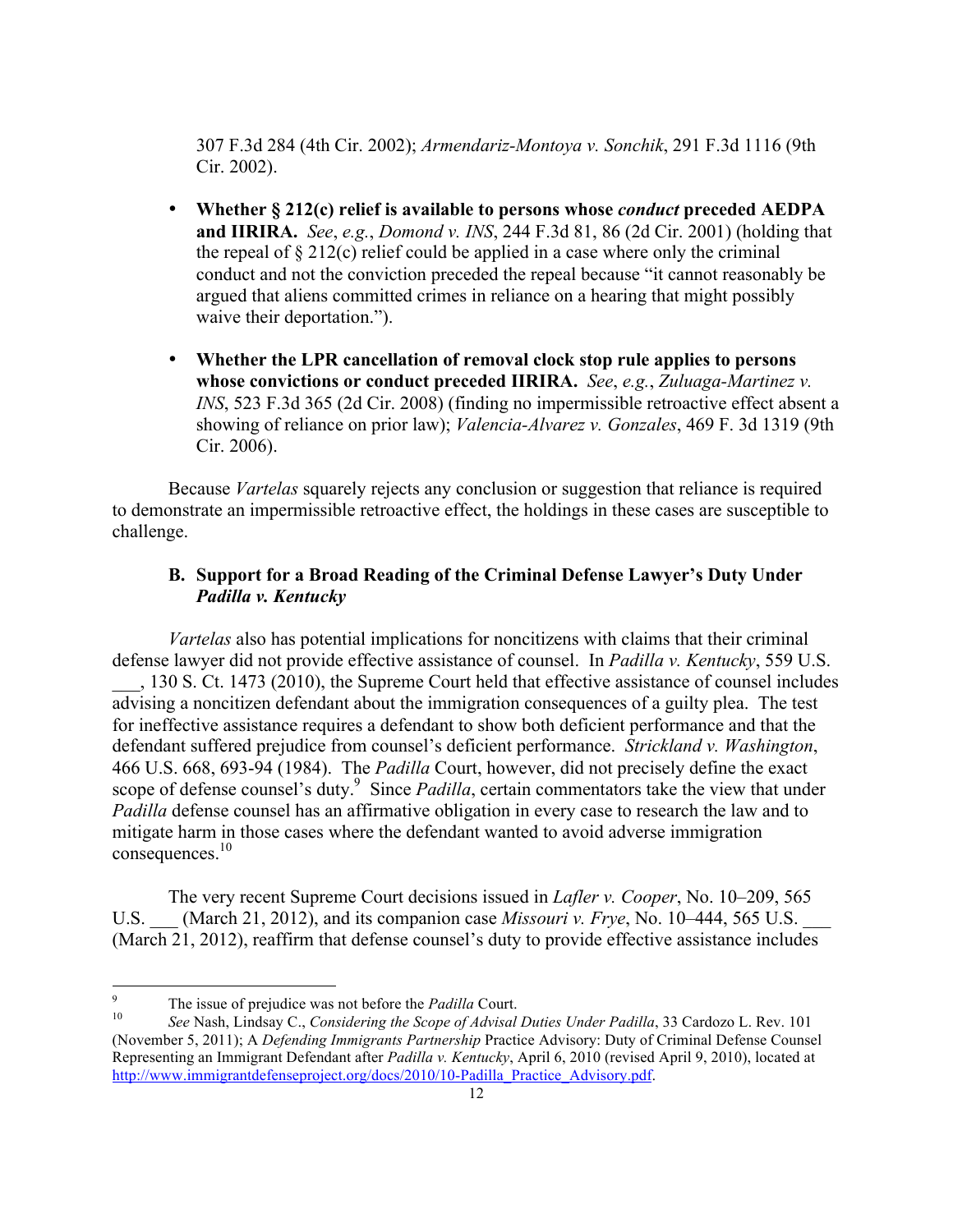plea-bargaining advice even where the defendant may have otherwise received a fair trial.<sup>11</sup> Regarding the prejudice prong of *Strickland*, the Court in *Frye* recognized that a defendant could demonstrate prejudice without stating that she would have gone to trial had she received correct advice, which was the holding in *Hill v. Lockhart*, 474 U.S. 52 (1985). *See Frye*, Op. at 11. In *Frye*, the Court said: "*Hill* does not, however, provide the *sole* means for demonstrating prejudice arising from the deficient performance of counsel during plea negotiations." *Id.*

A week after issuing *Frye* and *Lafler*, the Court in *Vartelas* commented that:

Armed with knowledge that a guilty plea would preclude travel abroad, aliens like Vartelas might endeavor to negotiate a plea to a nonexcludable offense—in Vartelas' case, *e.g*., possession of counterfeit securities—or exercise a right to trial.

#### Op. at 16 n.10.

Although footnote 10 does not expressly cite to *Padilla*, the language in the footnote supports the view that the scope of defense counsel's obligation includes investigating the availability of alternative pleas. In addition, the footnote together with *Frye* suggests that a defendant can establish prejudice to satisfy the second prong in *Strickland* by demonstrating that the defendant would have rejected the disposition and sought an alternative and obtainable plea to avoid adverse immigration consequences. Post-conviction counsel should keep in mind that a defendant has no right to receive a specific plea offer. *Frye*, Op. at 12. What remains a vital argument, however, is that, but for defense counsel's ineffective assistance, defendant could have received a plea that would have avoided adverse immigration consequences.

Footnote 10 also indicates that defense counsel must provide advice regarding grounds of inadmissibility. In *Padilla*, the Court refers throughout to advice regarding "deportation." By suggesting that Mr. Vartelas would have pled to a crime that would not have resulted in his "excludability," the Court suggests that defense counsel must provide advice regarding more than the deportation consequences of an offense, but the inadmissibility consequences as well.<sup>12</sup> *Vartelas*, Op. at 16 n.10.

Finally, the Court identified possession of counterfeit securities, codified at 18 U.S.C. § 474, as an offense that would not involve moral turpitude. *Id*. In so doing, the Court added a rare measure of relative safety to a plea. If faced with a charge that a conviction under 18 U.S.C. § 474 constitutes a crime involving moral turpitude, practitioners should cite to footnote 10 in *Vartelas*.

<sup>&</sup>lt;sup>11</sup> See NIP and IDP Practice Advisory, "Implications of *Lafler v. Cooper* on Retroactive Application of *Padilla v. Kentucky*" (April 4, 2012), located at

http://www.nationalimmigrationproject.org/legalresources/cd\_pa\_lafler\_practice\_advisory\_final\_revised\_4.4.2012.p  $\frac{df}{12}$  The Court repeats the link between *Padilla* and § 212(c) relief, which confirms that defense counsel must

provide advice about eligibility for relief too. *Vartelas*, Op. at 16 n. 9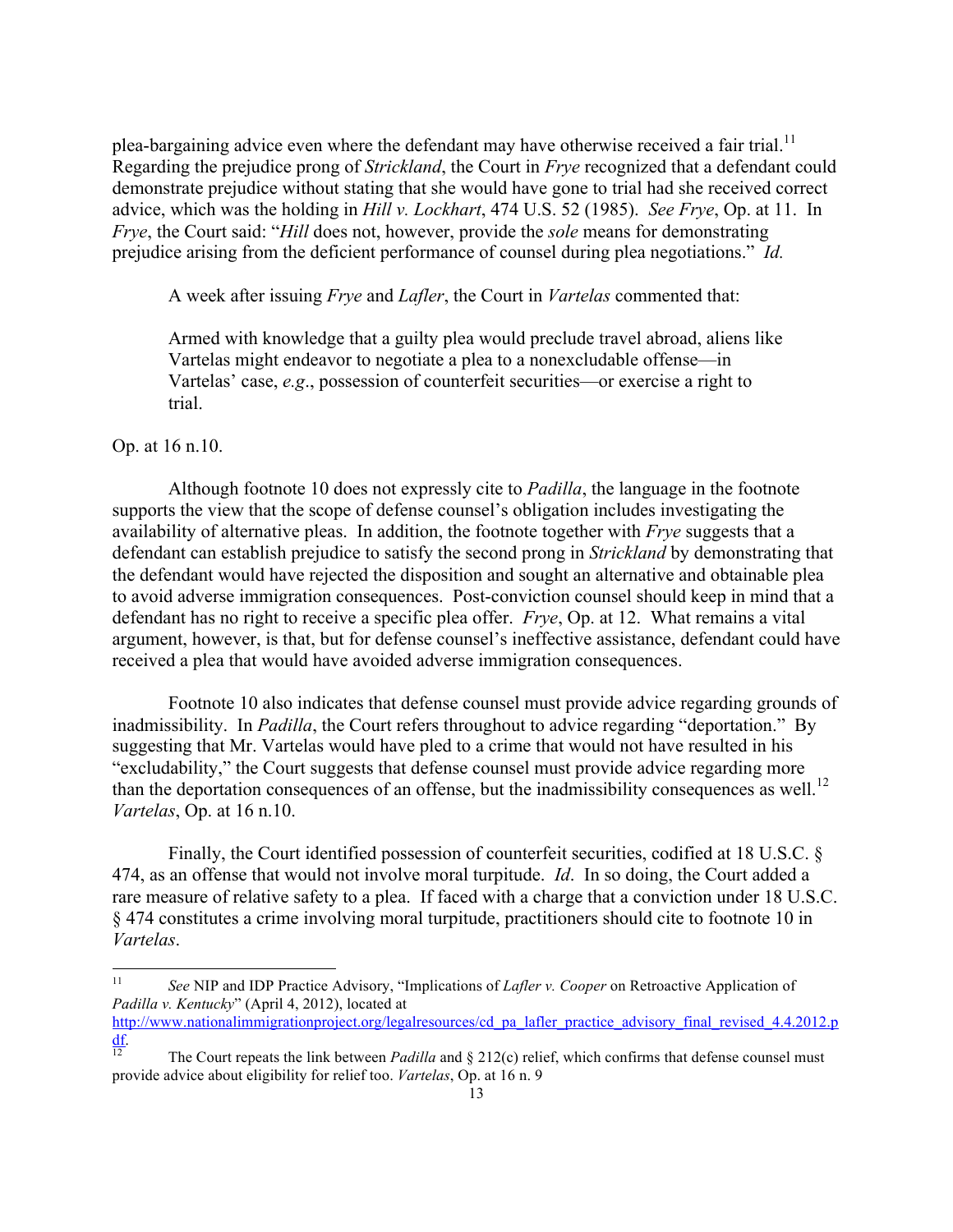## **SAMPLE MOTIONS**

(Excluding Certificates of Service)

- **A: Sample Motion to Terminate** if removal case is pending before an immigration judge.
- **B: Sample Motion to Remand** if an appeal is pending at the BIA.
- **C: Sample Motion to Reconsider** if it has been 30 days or less since the BIA's decision. [Note: this sample may be modified to request reconsideration by an Immigration Judge]
- **D: Sample letter pursuant to Federal Rule of Appellate Procedure 28(j)** if a petition for review is currently pending in the court of appeals and briefing has been completed.
- **E: Sample Motion to Stay (or Recall) the Mandate** if the court of appeals dismissed the petition for review.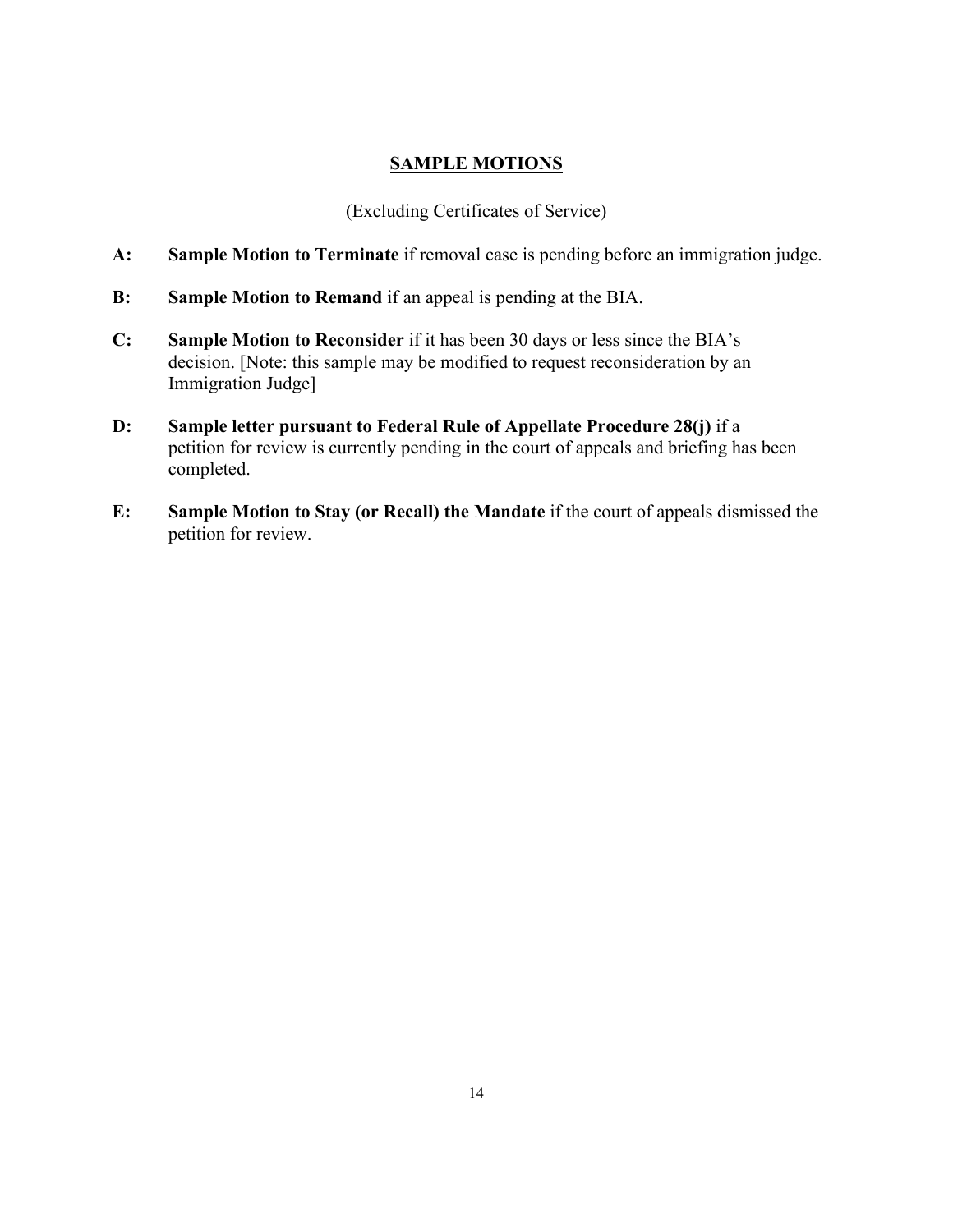### **SAMPLE A**

### *Motion to Terminate Removal Proceeding with the Immigration Judge*

# **This motion is not a substitute for independent legal advice** supplied by a lawyer familiar with a client's case. It is not intended **as,%nor%does it%constitute,%legal%advice.**

# UNITED STATES DEPARTMENT OF JUSTICE EXECUTIVE OFFICE FOR IMMIGRATION REVIEW IMMIGRATION COURT

 $\overline{\phantom{a}}$ 

| In the Matter of:       |  |
|-------------------------|--|
|                         |  |
| Respondent.             |  |
| In Removal Proceedings. |  |
|                         |  |

**\_\_\_\_\_\_\_\_\_\_\_\_\_\_\_\_\_\_\_\_\_\_\_\_\_\_\_\_\_\_\_\_\_\_\_\_\_**, ) A Number:**\_\_\_\_\_\_\_\_\_\_\_\_\_\_\_\_**

### **MOTION TO TERMINATE PROCEEDINGS IN LIGHT OF** *VARTELAS v. HOLDER*

### **I. INTRODUCTION**

Respondent hereby moves the Court to terminate his case in light of the Supreme Court's recent decision in *Vartelas v. Holder*, No. 10-1211, 565 U.S. \_\_\_, 2012 U.S. LEXIS 2540, 2012 WL 1019971 (March 28, 2012). Under this decision, the Department of Homeland Security (DHS) cannot classify a lawful permanent resident (LPR) whose departure was "innocent, casual and brief" as seeking admission under  $\S$  101(a)(13)(C)(v) of the Immigration and Nationality Act (INA) based on a conviction before April 1, 1997. *Vartelas*, 2012 U.S. LEXIS 2540 at \*19-20. As a result, these LPR's are not subject to the grounds of inadmissibility under INA § 212(a).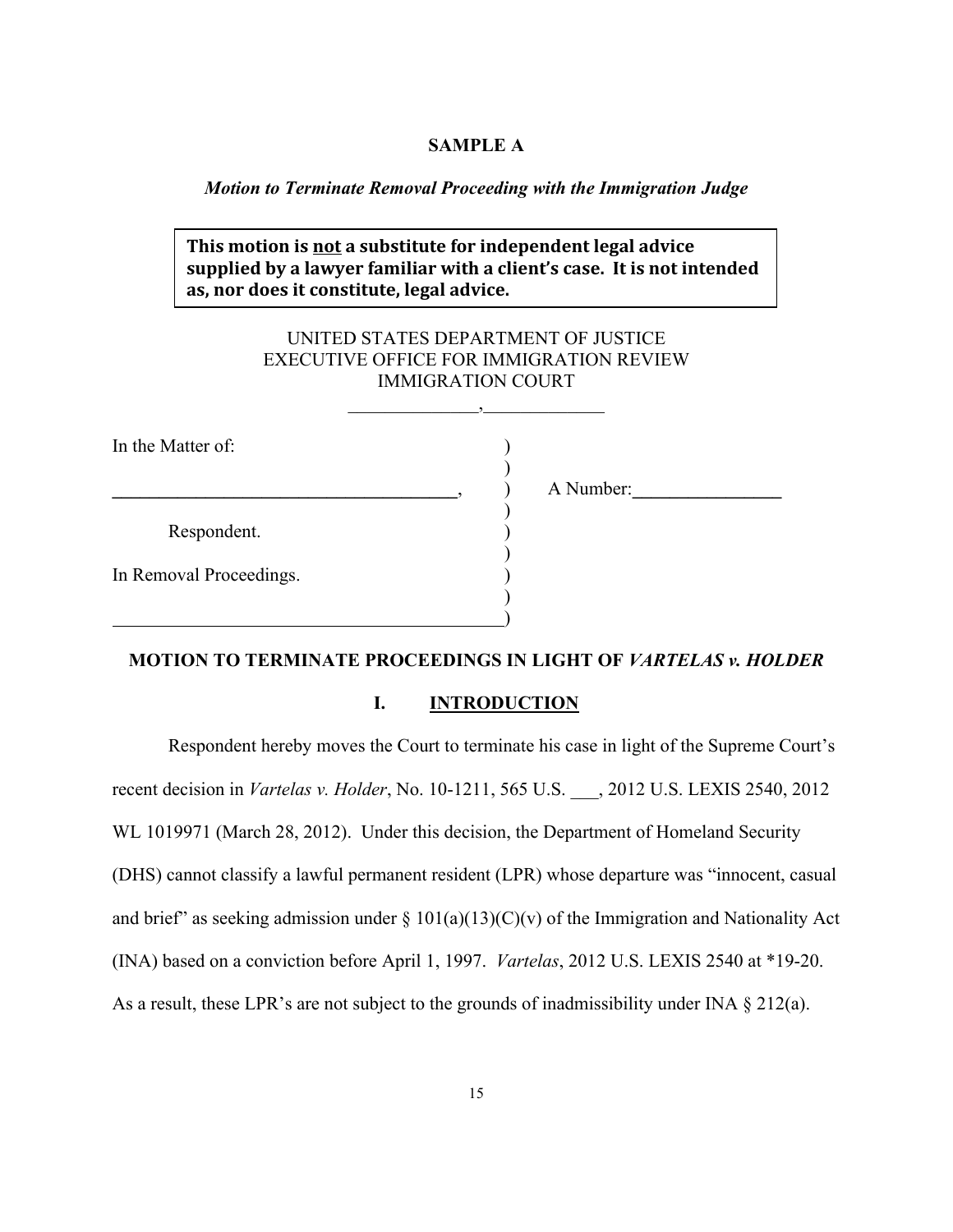The Court reasoned that application of  $\S 101(a)(13)(C)(v)^{13}$  would have impermissible retroactive effect if applied to these individuals because, at the time of their conviction, they could travel abroad without jeopardizing their LPR status. *See Vartelas*, 2012 U.S. LEXIS 2540 at \*9-10 *discussing Rosenberg v. Fleuti*, 374 U.S. 449 (1963).

In the instant case, DHS classified Respondent, a lawful permanent resident, as seeking admission pursuant to INA  $\S$  101(a)(13)(C)(v) after returning to the United States from a trip abroad. DHS then charged Respondent with inadmissibility under INA  $\S 212(a)(2)$  ). The Supreme Court's decision in *Vartelas* renders DHS' classification and charge of inadmissibility erroneous because Respondent's departure was "innocent, casual, and brief." Therefore, the Court should terminate removal proceedings against Respondent.

### **II. STATEMENT OF RELEVANT FACTS AND STATEMENT OF THE CASE**

Respondent became a lawful permanent resident on  $\Box$  On  $\Box$ , Respondent departed the United States. Upon return, the DHS classified Respondent as seeking admission pursuant to INA  $\S$  101(a)(13)(C)(v) and charged Respondent with inadmissibility under INA  $\S 212(a)(2)($  for having been convicted of \_\_\_\_\_\_\_\_\_\_\_\_ on \_\_\_\_\_\_\_ [note: conviction date must be before April 1, 1997 for *Vartelas* to apply].

### **III. ARGUMENT**

. . .

<sup>&</sup>lt;sup>13</sup> Section  $101(a)(13)(C)(v)$  states:

<sup>(</sup>C) An alien lawfully admitted for permanent residence in the United States shall not be regarded as seeking an admission into the United States for purposes of the immigration laws unless the alien—

<sup>(</sup>v) has committed an offense identified in section 1182(a)(2) of this title, unless since such offense the alien has been granted relief under section 1182(h) or 1229b(a) of this title, . . . .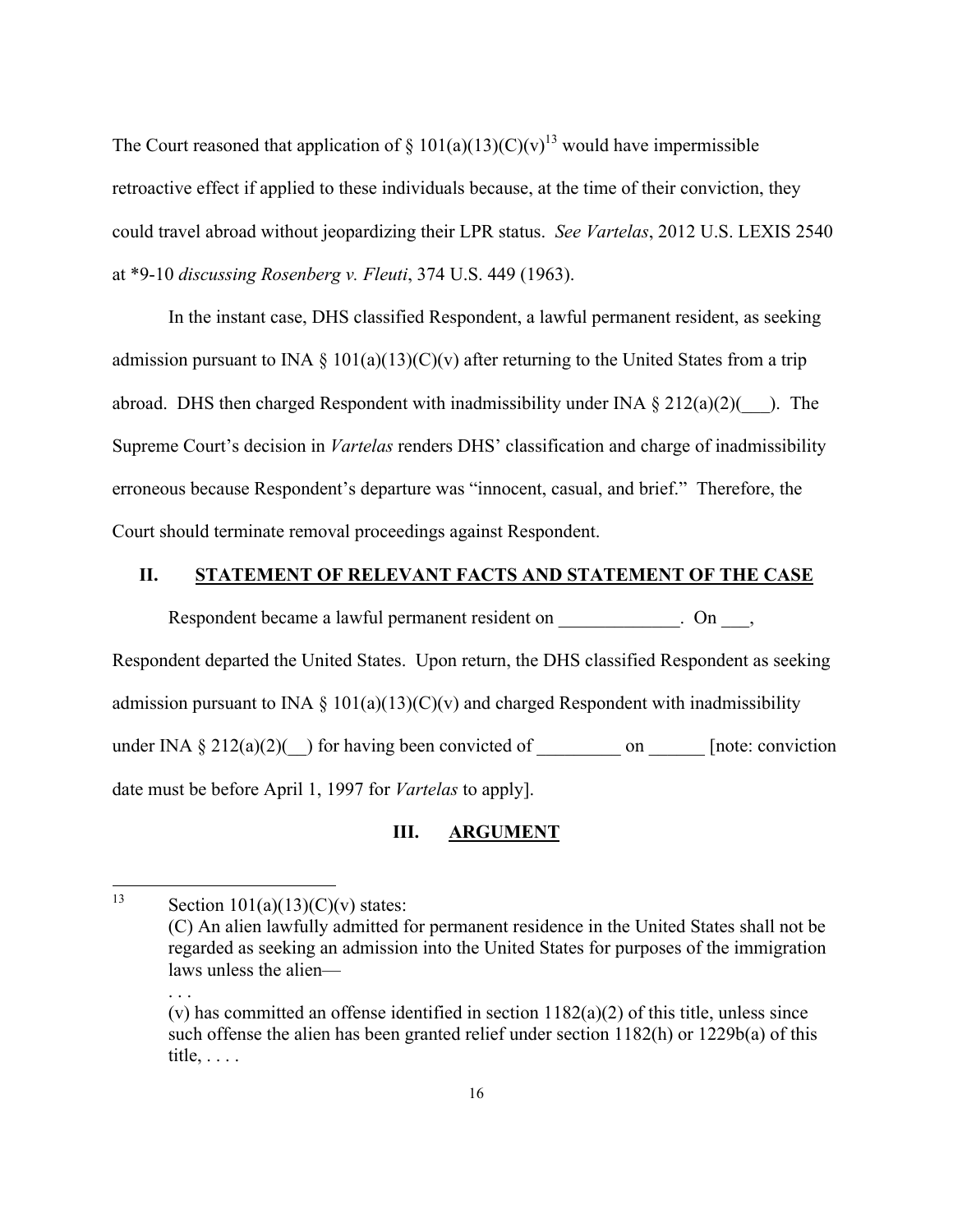# **A. DHS ERRONEOUSLY CLASSIFIED RESPONDENT AS SEEKING ADMISSION PURSUANT TO INA § 101(a)(13)(C)(v).**

Prior to April 1, 1997, LPRs with criminal convictions who traveled abroad did not, upon their return, face inadmissibility – then called excludability – if their trip was "brief, casual and innocent." *See Rosenberg v. Fleuti*, 374 U.S. 449 (1963). This commonly is referred to as the "*Fleuti* doctrine."

Through the Illegal Immigration Reform and Immigrant Responsibility Act of 1996 (IIRIRA), Congress amended INA § 101(a)(13)(C)(v), which allows immigration authorities to classify LPRs as seeking admission if they have committed an offense identified in INA § 212(a)(2). The Board of Immigration Appeals took the position that amended  $\S 101(a)(13)$ eliminated this *Fleuti* exemption for LPRs who had committed a criminal offense that fell within the grounds of inadmissibility. *See Matter of Collado-Munoz*, 21 I&N Dec. 1061 (BIA 1998). In *Vartelas*, the Supreme Court held that INA § 101(a)(13)(C)(v) does not apply retroactively to LPRs, like Mr. Vartelas, who committed an offense prior to IIRIRA. *Vartelas*, 2012 U.S. LEXIS 2540 at \*19-20. The Court reasoned that retroactive application of INA  $\S$  101(a)(13)(C)(v) would attach "a new disability" to conduct completed well before the provision's enactment. *Id*. The Court stated:

Beyond genuine doubt, we note, the restraint  $\S1101(a)(13)(C)(v)$  [INA  $\S$ ]  $101(a)(13)(C)(v)$ ] places on lawful permanent residents like Vartelas ranks as a "new disability." Once able to journey abroad to fulfill religious obligations, attend funerals and weddings of family members, tend to vital financial interests, or respond to family emergencies, permanent residents situated as Vartelas is now face potential banishment.

*Vartelas*, 2012 U.S. LEXIS 2540 at \*20*.* Thus, the Court concluded that the *Fleuti* doctrine continues to govern Mr. Vartelas' trip abroad. *Vartelas*, 2012 U.S. LEXIS 2540 at \*34.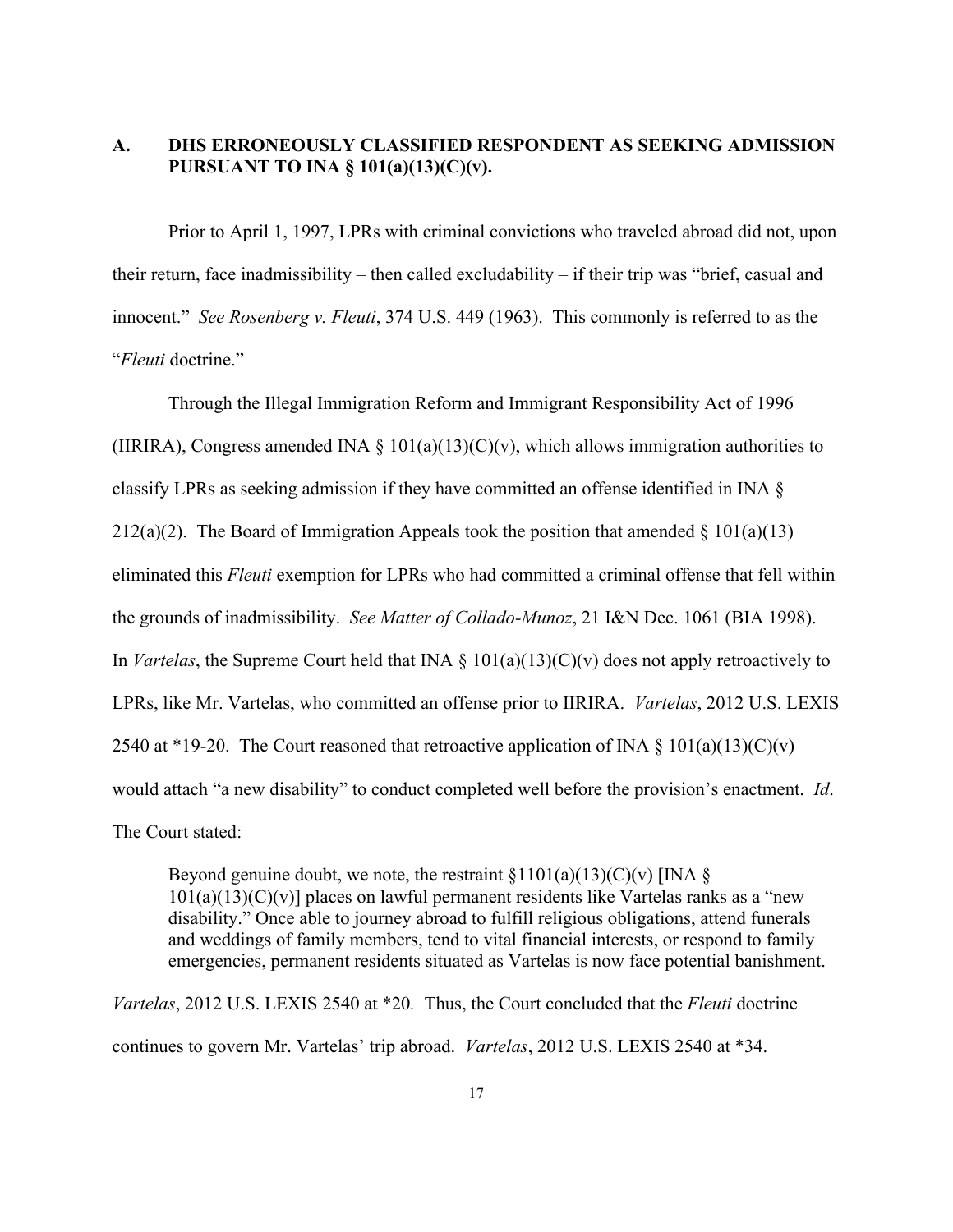Like the petitioner in *Vartelas*, Respondent is an LPR who DHS classifies as "seeking an admission" pursuant to INA  $\S$  101(a)(13)(C)(v) based on an alleged commission of an offense identified in INA § 212(a)(2) prior to April 1, 1997. Under the Supreme Court's decision in *Vartelas*, DHS's classification of Respondent as "seeking an admission" is impermissibly retroactive. The pre-IIRIRA legal regime, including the *Fleuti* doctrine, continues to govern Respondent's trip abroad.

## **B. THE COURT SHOULD TERMINATE REMOVAL PROCEEDINGS BECAUSE RESPONDENT'S DEPARTURE WAS "INNONCENT, CASUAL AND BRIEF."**

Under the pre-IIRIRA law in effect at the time Respondent allegedly committed the criminal offense, a lawful permanent resident would not be deemed to be an alien seeking admission if "his departure to a foreign port or place... was not intended or reasonably to be expected by him...." *See* former INA § 101(a)(13) (1995). In *Fleuti*, the Supreme Court held that departures are "not intended" when they are "innocent, casual, and brief" trips abroad. *Fleuti,* 374 U.S. at 461-62. The Court further stated that the intent exception to former § 101(a)(13) means "an intent to depart in a manner which can be regarded as meaningfully interruptive of the alien's permanent residence." *Fleuti*, 374 U.S. at 462.

In *Fleuti*, the Court looked at three factors in determining that the lawful permanent resident in that case did not "enter" the United States after his trip to Mexico: (1) the length of the trip; (2) the purpose of the trip; and (3) the necessity of travel documents. *Fleuti*, 374 U.S. at 462. The Court held that these factors were instructive, although not exhaustive, when considering whether a lawful permanent resident displayed an intention to depart the United States. *Id*. The Court indicated that courts might develop additional factors "by the gradual process of judicial inclusion and exclusion." *Fleuti*, 374 U.S. at 462.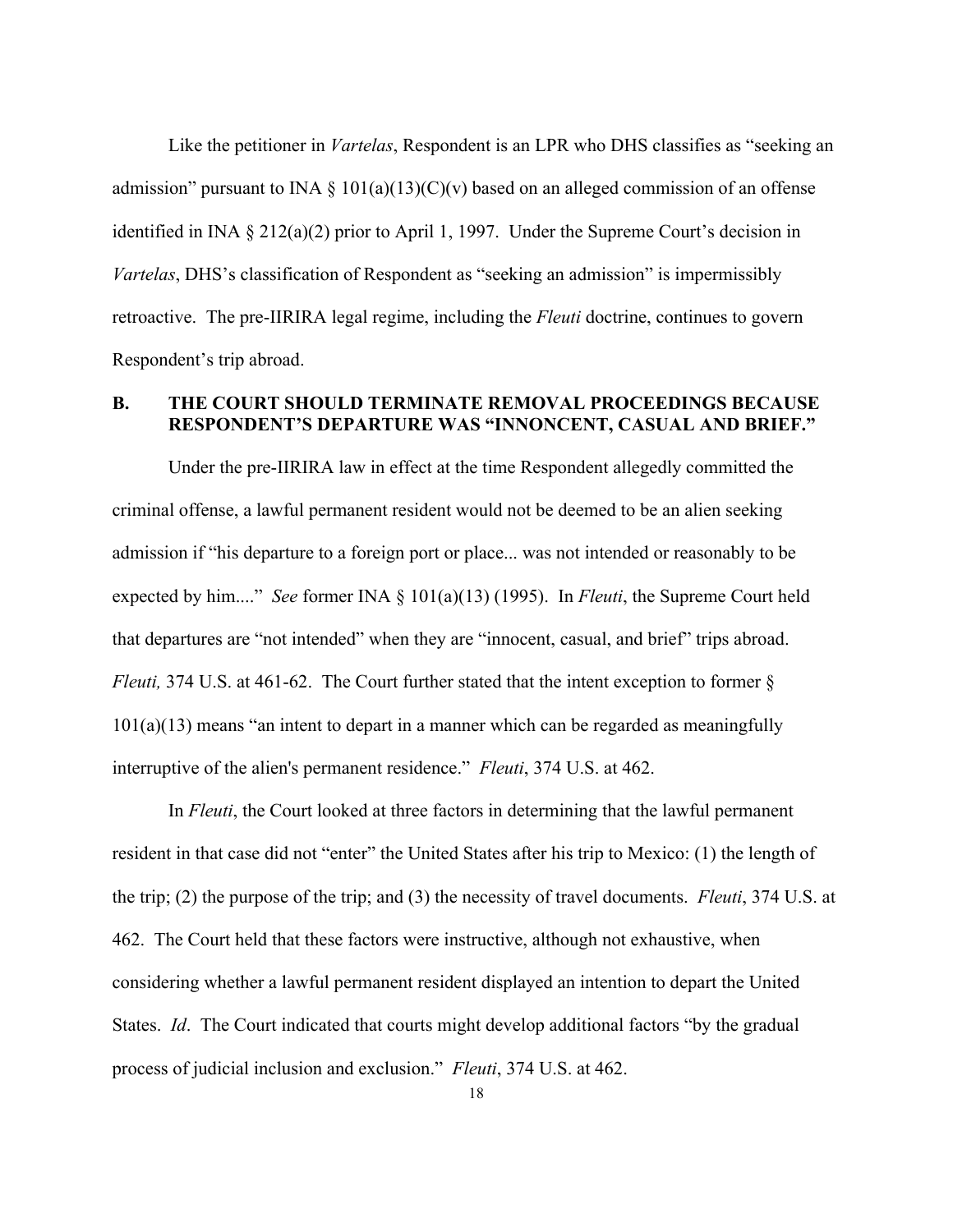Prior to IIRIRA, the Board of Immigration Appeals (BIA) and courts of appeals developed case law addressing the *Fleuti* factors. *See*, *e.g*., *Matter of Guimaraes*, 10 I&N Dec. 529, 531 (BIA 1954) (holding that intention not to disrupt permanent residence status alone is not determinative in the *Fleuti* analysis, but is one factor to consider); *Molina v. Sewell*, 983 F.2d 676, 679-80 (5th Cir. 1993) (finding that LPR had not made an "entry" as a matter of law due to the existence of pending deportation proceedings at the time of departure; rejecting BIA's contrary decision in *Matter of Becerra-Miranda*, 12 I&N Dec. 358 (BIA 1967)); *Lozano-Giron v. INS*, 506 F.2d 1073, 1077-78 (7th Cir. 1974) (considering length of permanent residency, whether family lives with LPR, whether LPR owns a business or a home in the United States, and "the nature of the environment to which he would be deported, and his relation to that environment"); *Castrejon-Garcia v. INS*, 60 F.3d 1359, 1362-63 (9th Cir. 1995) (considering whether absence was temporary by design and limited in duration, whether the purpose of the absence was to accomplish an object not contrary to immigration laws, and whether the absence was occasional or if absences occurred with regularity).<sup>14</sup>

Respondent's case falls within the *Fleuti* doctrine because his trip to was "innocent, casual, and brief" and not "meaningfully interruptive" of his lawful permanent resident status. *Fleuti*, 374 U.S. at 462. Respondent's trip lasted days. The primary purpose of the trip was to [state purpose of trip]. Respondent indicated his intent to return to the United States in several ways. For example, at the time of departure, Respondent already had purchased a return ticket to the United States. In addition, [indicate other

<sup>&</sup>lt;sup>14</sup> [Optional: if purpose of the trip possibly involved illegal activity] Innocence is a complicated factor. *Compare Yanez-Jacquez v. INS*, 440 F.2d 701, 704 (5th Cir. 1971) (holding that return following less than 24 hour trip to Mexico was not an entry even though the trip was not "innocent" because it was for an illegal purpose) *with Matter of Contreras*, 18 I&N Dec. 30, 32 (BIA 1981) (finding return after 3 hour trip to Mexico constituted an "entry" where the primary purpose if the trip was illegal).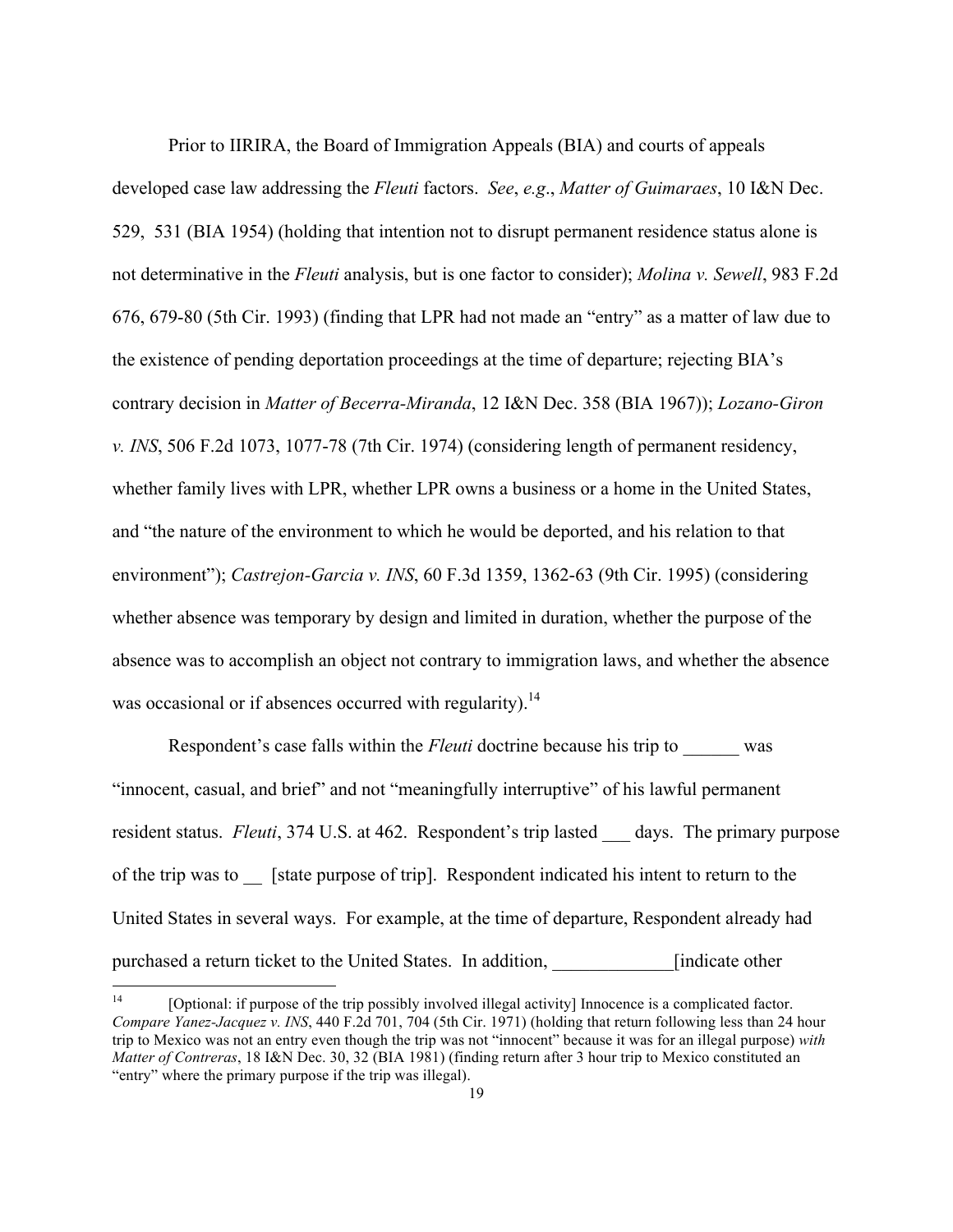evidence of an intent to return]. [If applicable: Respondent owns a home [and/or] business in the United States]. Respondent's family, including [his/her] [insert family members] reside in the United States. [Insert information explaining family, work and community ties to the United States].

In sum, Respondent's trip was "innocent, casual and brief" and, therefore, falls within the *Fleuti* doctrine. Accordingly, Respondent is not subject to the grounds of inadmissibility pursuant to INA  $\S 212(a)(2)($  and the Court should terminate the instant removal proceedings.

### **IV. CONCLUSION**

In light of the Supreme Court's decision in *Vartelas v. Holder*, DHS erroneously classified Respondent as seeking admission pursuant to INA  $\S$  101(a)(13)(C)(v). Respondent's case is governed by the *Fleuti* doctrine. The Court should find that Respondent's trip was "innocent, casual, and brief" and terminate removal proceedings.

Dated: **Let up a Let up a Let up a Let up a Let up a Let up a Let up a Let up a Let up a Let up a Let up a Let up a Let up a Let up a Let up a Let up a Let up a Let up a Let up a Let up a Let up a Let up a Let up a Let up** 

\_\_\_\_\_**\_\_\_\_\_\_\_\_\_\_\_\_\_\_\_\_\_\_\_\_**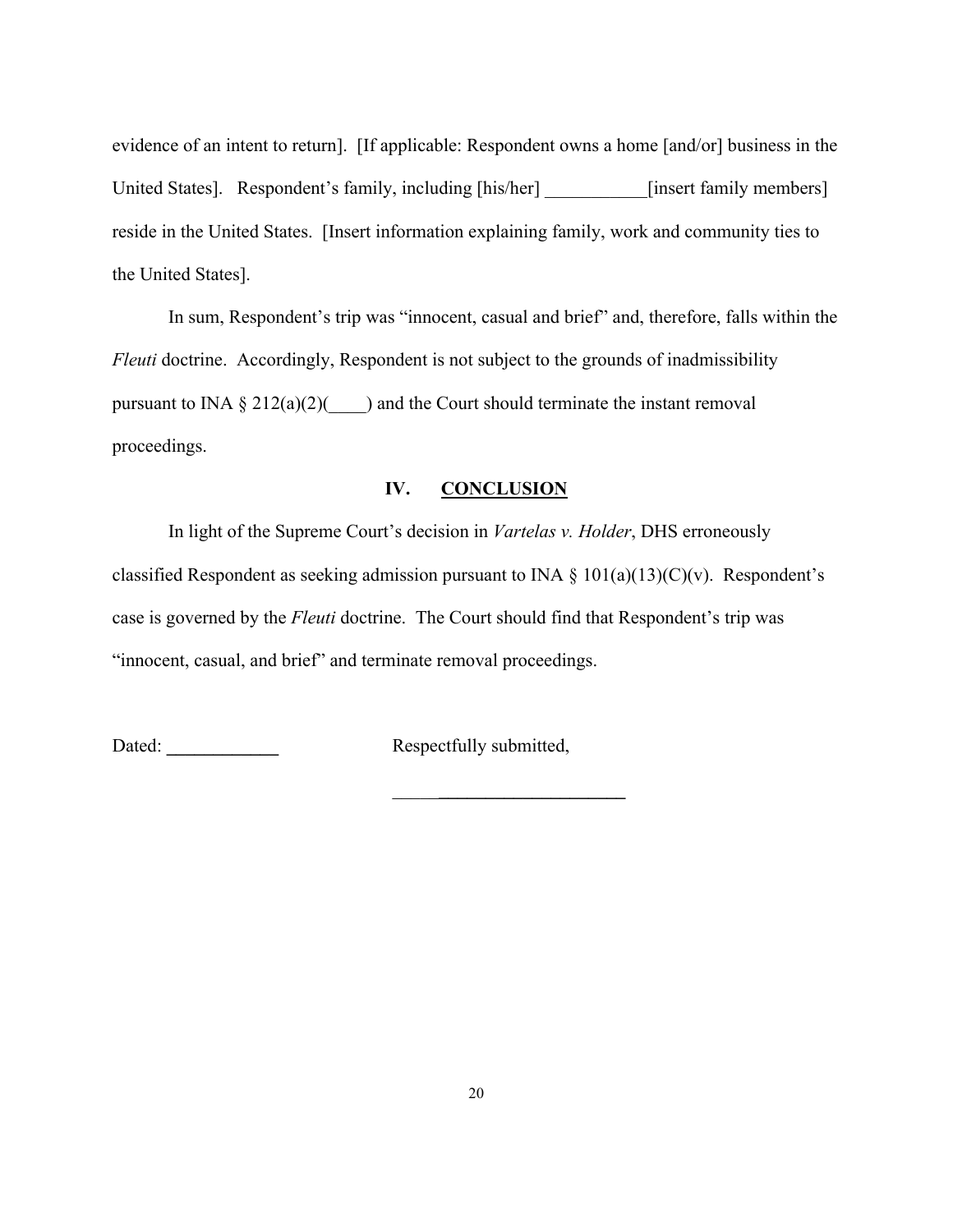### **SAMPLE B**

### *Motion to Remand from BIA to Immigration Judge*

**This motion is not a substitute for independent legal advice** supplied by a lawyer familiar with a client's case. It is not intended **as,%nor%does it%constitute,%legal%advice.**

If there are facts in the record indicating the person's trip was "innocent, casual and brief," practitioners should consider modifying this sample brief to ask the Board to terminate proceedings (rather than remand the case to the immigration

# UNITED STATES DEPARTMENT OF JUSTICE EXECUTIVE OFFICE FOR IMMIGRATION REVIEW BOARD OF IMMIGRATION APPEALS FALLS CHURCH, VIRGINIA

)

)

)

)

In the Matter of:

Respondent.

**court).%%%**

)

In Removal Proceedings. )

**\_\_\_\_\_\_\_\_\_\_\_\_\_\_\_\_\_\_\_\_\_\_\_\_\_\_\_\_\_\_\_\_\_\_\_\_\_,** ) A Number:**\_\_\_\_\_\_\_\_\_\_\_\_\_\_\_\_**

### **MOTION TO REMAND TO THE IMMIGRATION JUDGE IN LIGHT OF**  *VARTELAS v. HOLDER*

### **I. INTRODUCTION**

Respondent hereby moves the Board of Immigration Appeals (BIA or Board) to remand

this case in light of the Supreme Court's recent decision in *Vartelas v. Holder*, No. 10-1211, 565

U.S. \_\_\_, 2012 U.S. LEXIS 2540, 2012 WL 1019971 (March 28, 2012). Under this decision, the

Department of Homeland Security (DHS) cannot classify a lawful permanent resident (LPR)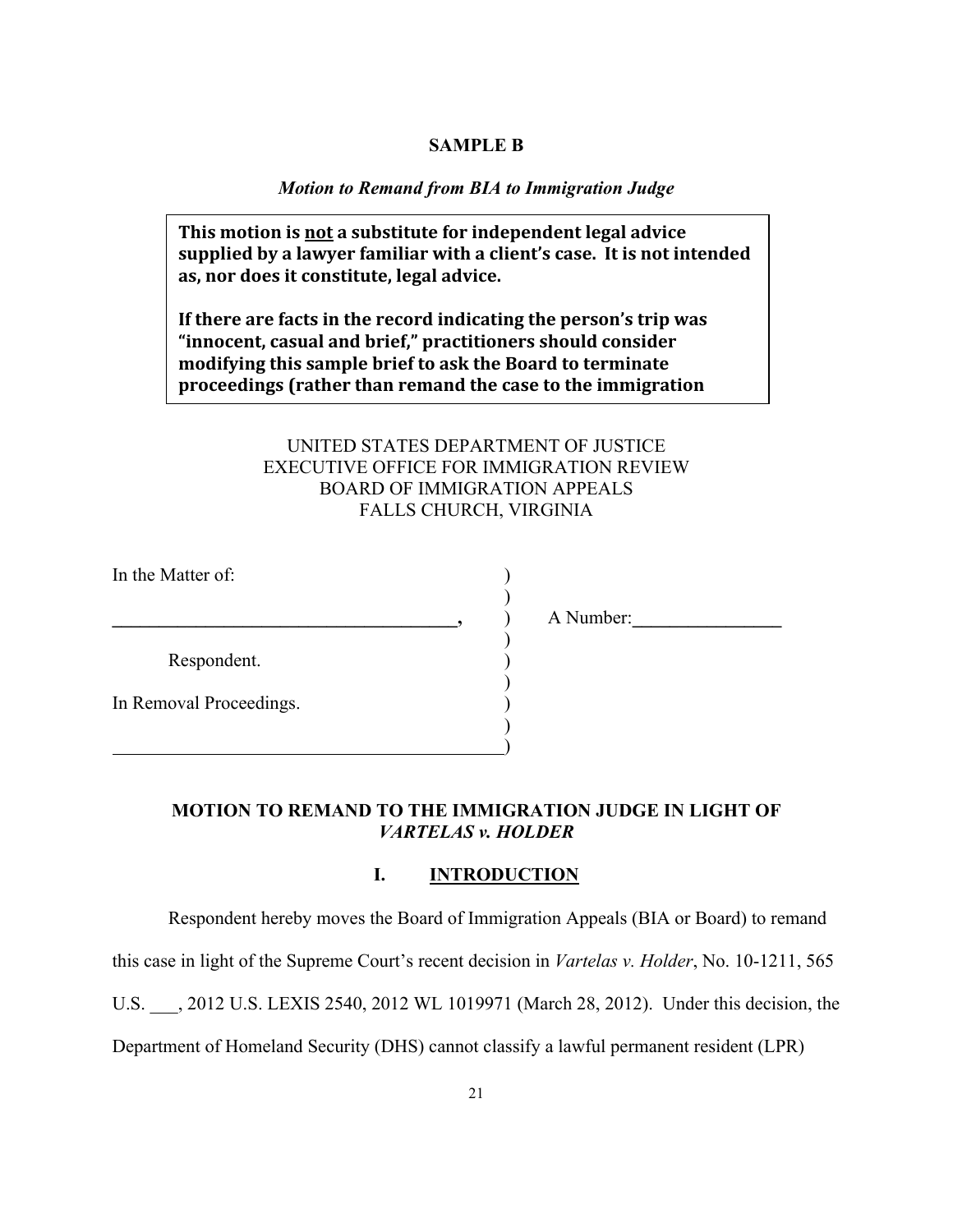whose departure was "innocent, casual and brief" as seeking admission under  $\S 101(a)(13)(C)(v)$ of the Immigration and Nationality Act (INA) based on a conviction before April 1, 1997. *Vartelas,* 2012 U.S. LEXIS 2540 at \*19-20. As a result, these LPR's are not subject to the grounds of inadmissibility under INA  $\S$  212(a). The Court reasoned that application of  $\S$  $101(a)(13)(C)(v)^{15}$  would have impermissible retroactive effect if applied to these individuals because, at the time of their conviction, they could travel abroad without jeopardizing their LPR status. *See Vartelas*, 2012 U.S. LEXIS 2540 at \*9-10 *discussing Rosenberg v. Fleuti*, 374 U.S. 449 (1963).

In the instant case, DHS classified Respondent, a lawful permanent resident, as "seeking an admission" pursuant to INA  $\S$  101(a)(13)(C)(v) after returning to the United States from a trip abroad. DHS then charged Respondent with inadmissibility under INA  $\S 212(a)(2)$  ). The Supreme Court's decision in *Vartelas* means that the pre-IIRIRA legal regime applies to Respondent. Therefore, the Board should remand this case to the Immigration Judge to determine whether Respondent's departure was "innocent, casual and brief."

### **II. STATEMENT OF RELEVANT FACTS AND STATEMENT OF THE CASE**

Respondent became a lawful permanent resident on  $\Box$  On  $\Box$ ,

Respondent departed the United States. Upon return, the DHS classified Respondent as seeking

. . .

<sup>&</sup>lt;sup>15</sup> Section  $101(a)(13)(C)(v)$  states:

<sup>(</sup>C) An alien lawfully admitted for permanent residence in the United States shall not be regarded as seeking an admission into the United States for purposes of the immigration laws unless the alien—

<sup>(</sup>v) has committed an offense identified in section  $1182(a)(2)$  of this title, unless since such offense the alien has been granted relief under section 1182(h) or 1229b(a) of this title, . . . .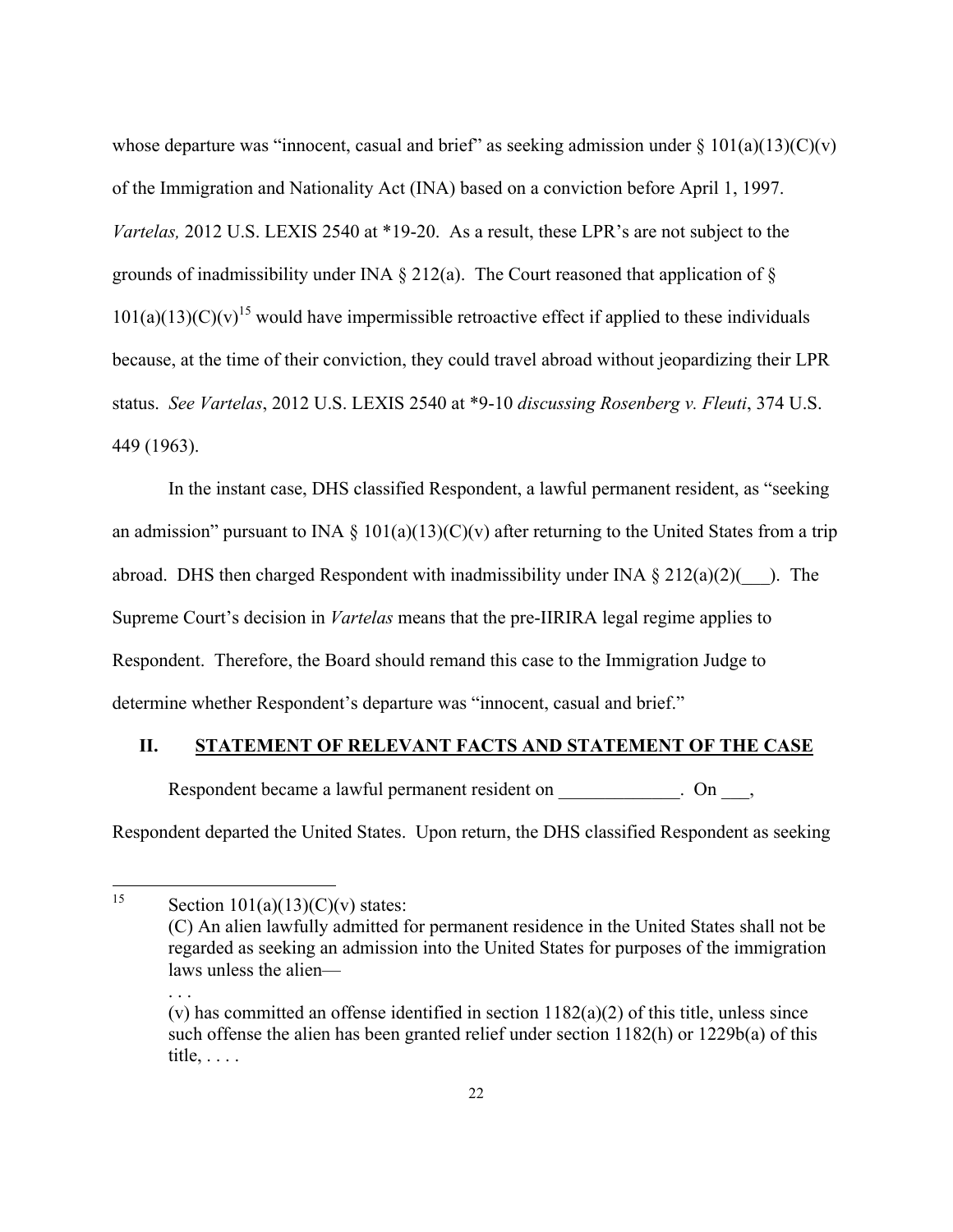admission pursuant to INA  $\S$  101(a)(13)(C)(v) and charged Respondent with inadmissibility under INA  $\S 212(a)(2)$  (b) for having been convicted of  $\Box$  on  $\Box$  [note: conviction date must be before April 1, 1997 for *Vartelas* to apply].

On  $\Box$ , the Immigration Judge ordered Respondent removed from the United States. Respondent timely appealed.

### **III. ARGUMENT**

# **A. DHS ERRONEOUSLY CLASSIFIED RESPONDENT AS SEEKING ADMISSION PURSUANT TO INA § 101(a)(13)(C)(v).**

Prior to April 1, 1997, LPRs with criminal convictions who traveled abroad did not, upon their return, face inadmissibility – then called excludability – if their trip was "brief, casual and innocent." *See Rosenberg v. Fleuti*, 374 U.S. 449 (1963). This commonly is referred to as the "*Fleuti* doctrine."

Through the Illegal Immigration Reform and Immigrant Responsibility Act of 1996 (IIRIRA), Congress amended INA  $\S$  101(a)(13)(C)(v), which allows immigration authorities to classify LPRs as seeking admission if they have committed an offense identified in INA § 212(a)(2). The Board of Immigration Appeals took the position that amended  $\S 101(a)(13)$ eliminated this *Fleuti* exemption for LPRs who had committed a criminal offense that fell within the grounds of inadmissibility. *See Matter of Collado-Munoz*, 21 I&N Dec. 1061 (BIA 1998). In *Vartelas*, the Supreme Court held that INA § 101(a)(13)(C)(v) does not apply retroactively to LPRs, like Mr. Vartelas, who committed an offense prior to IIRIRA. *Vartelas*, 2012 U.S. LEXIS 2540 at \*19-20. The Court reasoned that retroactive application of INA  $\S$  101(a)(13)(C)(v) would attach "a new disability" to conduct completed well before the provision's enactment. *Id*. The Court stated: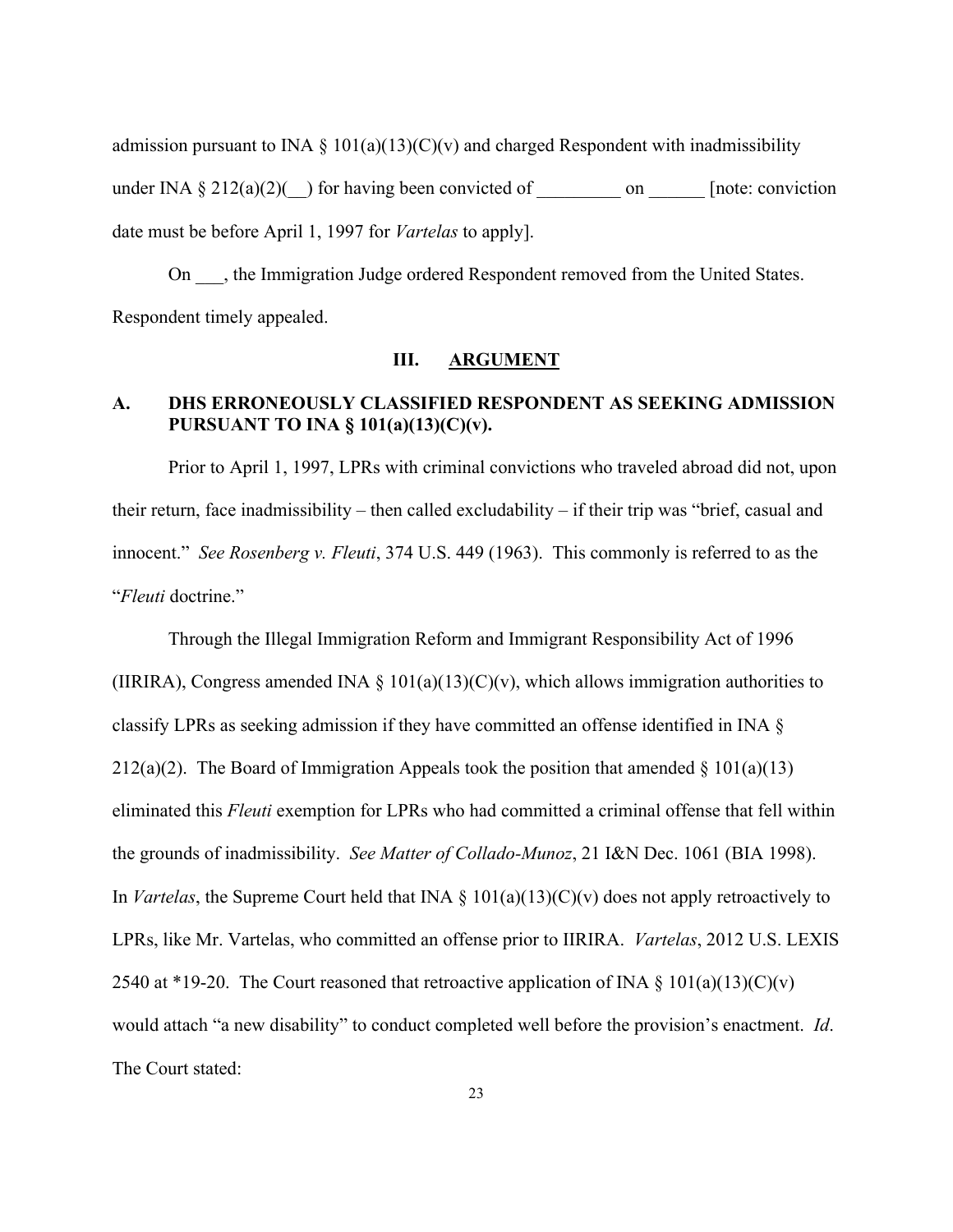Beyond genuine doubt, we note, the restraint  $\S1101(a)(13)(C)(v)$  [INA  $\S$ ]  $101(a)(13)(C)(v)$ ] places on lawful permanent residents like Vartelas ranks as a "new disability." Once able to journey abroad to fulfill religious obligations, attend funerals and weddings of family members, tend to vital financial interests, or respond to family emergencies, permanent residents situated as Vartelas is now face potential banishment.

*Vartelas,* 2012 U.S. LEXIS 2540 at \*20*.* Thus, the Court concluded that the *Fleuti* doctrine

continues to govern Mr. Vartelas' trip abroad. *Vartelas,* 2012 U.S. LEXIS 2540 at \*34.

Like the petitioner in *Vartelas*, Respondent is an LPR who DHS classifies as "seeking an admission" pursuant to INA  $\S$  101(a)(13)(C)(v) based on an alleged commission of an offense identified in INA § 212(a)(2) prior to April 1, 1997. Under the Supreme Court's decision in *Vartelas*, DHS's classification of Respondent as "seeking an admission" is impermissibly retroactive. The pre-IIRIRA legal regime, including the *Fleuti* doctrine, continues to govern Respondent's trip abroad.

## **B. THE BOARD SHOULD REMAND THIS CASE TO THE IMMIGRATION JUDGE TO DETERMINE WHETHER RESPONDENT'S DEPARTURE WAS "INNOCENT, CASUAL AND BRIEF."**

The Immigration Judge in this case did not determine whether Respondent's departure was "innocent, casual and brief" during the course of Respondent's removal proceedings. The Board "will not engage in factfinding in the course of deciding appeals." 8 C.F.R. § 1003.1(d)(3)(iv). Because assessing whether Respondent's trip falls under the *Fleuit* doctrine requires fact finding, the Board should remand this case to the Immigration Judge to make that assessment. If the Immigration Judge determines that Respondent's trip was "innocent, casual and brief," Respondent is not subject to the grounds of inadmissibility pursuant to INA §  $212(a)(2)$ ( $\phantom{a}$ ), and the Immigration Judge should terminate removal proceedings.

### **IV. CONCLUSION**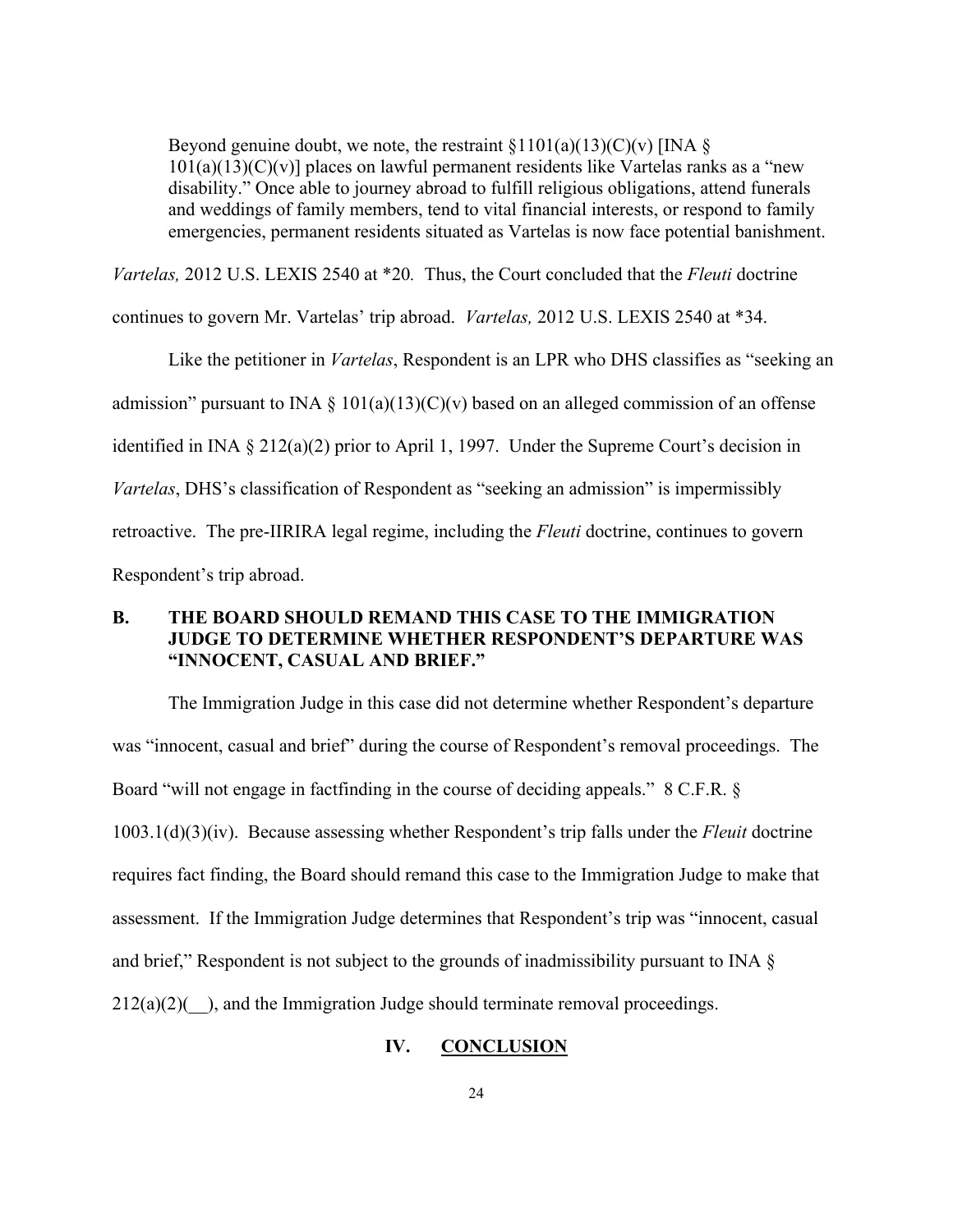In light of the Supreme Court's decision in *Vartelas v. Holder*, DHS erroneously classified Respondent as seeking admission pursuant to INA  $\S$  101(a)(13)(C)(v). Respondent's case is governed by the *Fleuti* doctrine. Respondent respectfully requests that the Board remand this case to the Immigration Judge to determine whether Respondent's departure was "innocent, casual and brief."

Dated: **\_\_\_\_\_\_\_\_\_\_\_\_** Respectfully submitted,

\_\_\_\_\_**\_\_\_\_\_\_\_\_\_\_\_\_\_\_\_\_\_\_\_\_**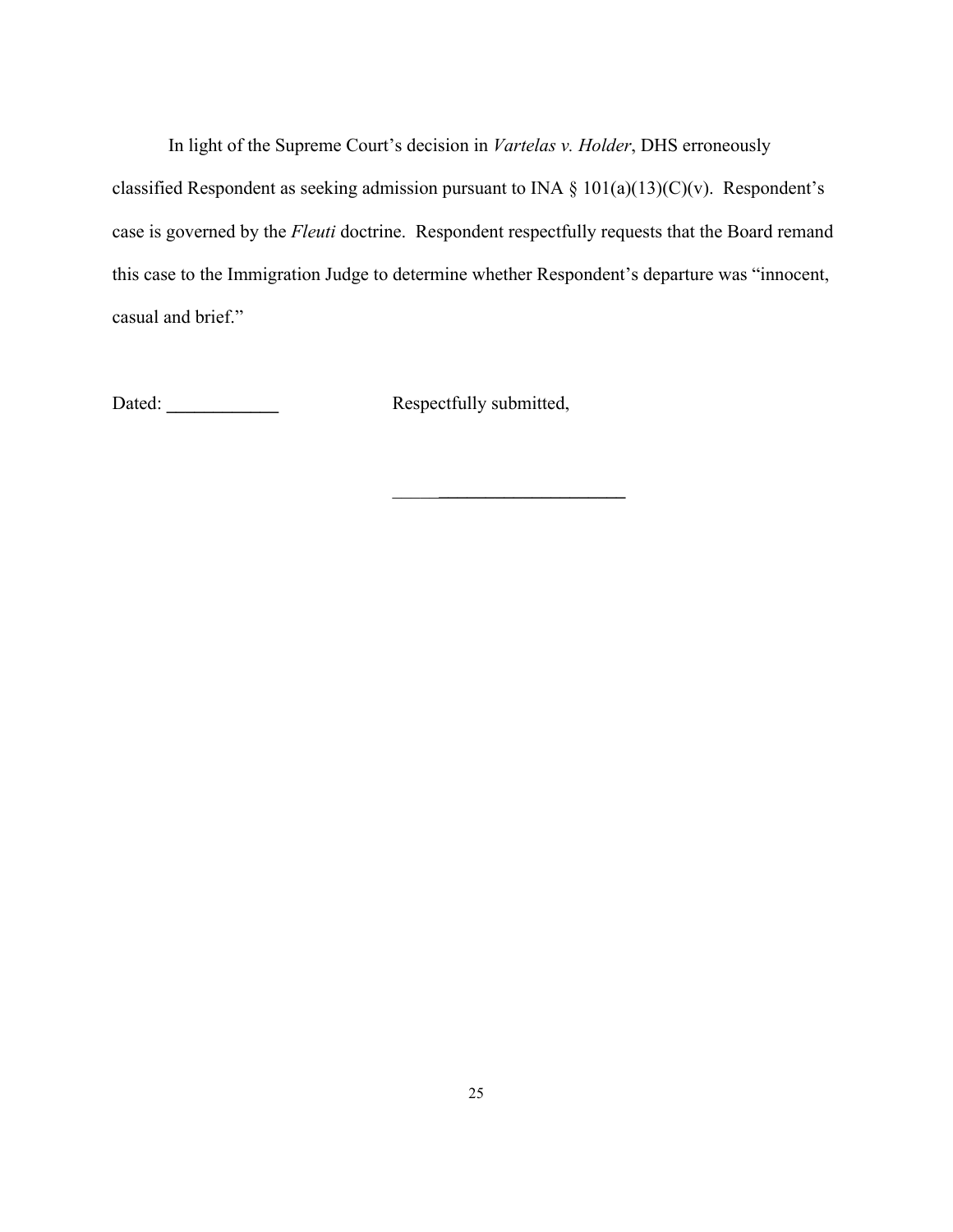## **SAMPLE C**

## *Motion to Reconsider with the BIA*

[Note: this sample may be modified to request reconsideration by an Immigration Judge]

**This motion is not a substitute for independent legal advice supplied by a lawyer familiar with a client's case. It is not intended as, nor does it constitute, legal advice.**

**If there are facts in the record indicating the person's trip was "innocent, casual and brief," practitioners should consider modifying this sample brief to ask the Board to terminate proceedings (rather than**  remand the case to the immigration court).

# UNITED STATES DEPARTMENT OF JUSTICE EXECUTIVE OFFICE FOR IMMIGRATION REVIEW BOARD OF IMMIGRATION APPEALS FALLS CHURCH, VIRGINIA

)

)

)

)

In the Matter of:

Respondent. )

In Removal Proceedings. )

) and the contract of the contract of  $\mathcal{L}$ 

**a**  $\bullet$  **.**  $\bullet$  **.**  $\bullet$  **.**  $\bullet$  **.**  $\bullet$  **.**  $\bullet$  **.**  $\bullet$  **.**  $\bullet$  **.**  $\bullet$  **.**  $\bullet$  **.**  $\bullet$  **.**  $\bullet$  **.**  $\bullet$  **.**  $\bullet$  **.**  $\bullet$  **.**  $\bullet$  **.**  $\bullet$  **.**  $\bullet$  **.**  $\bullet$  **.**  $\bullet$  **.**  $\bullet$  **.**  $\bullet$  **.**  $\bullet$  **.**  $\bullet$  **.**  $\$ 

### **MOTION TO RECONSIDER IN LIGHT OF** *VARTELAS v. HOLDER*

#### **I. INTRODUCTION**

Pursuant to  $\S 240(c)(6)$  of the Immigration and Nationality Act (INA), Respondent,

hereby seeks reconsideration of this case in light of the Supreme Court's recent decision

in *Vartelas v. Holder*, No. 10-1211, 565 U.S. \_\_\_, 2012 U.S. LEXIS 2540, 2012 WL 1019971

(March 28, 2012). Under this decision, the Department of Homeland Security (DHS) cannot

classify a lawful permanent resident (LPR) whose departure was "innocent, casual and brief" as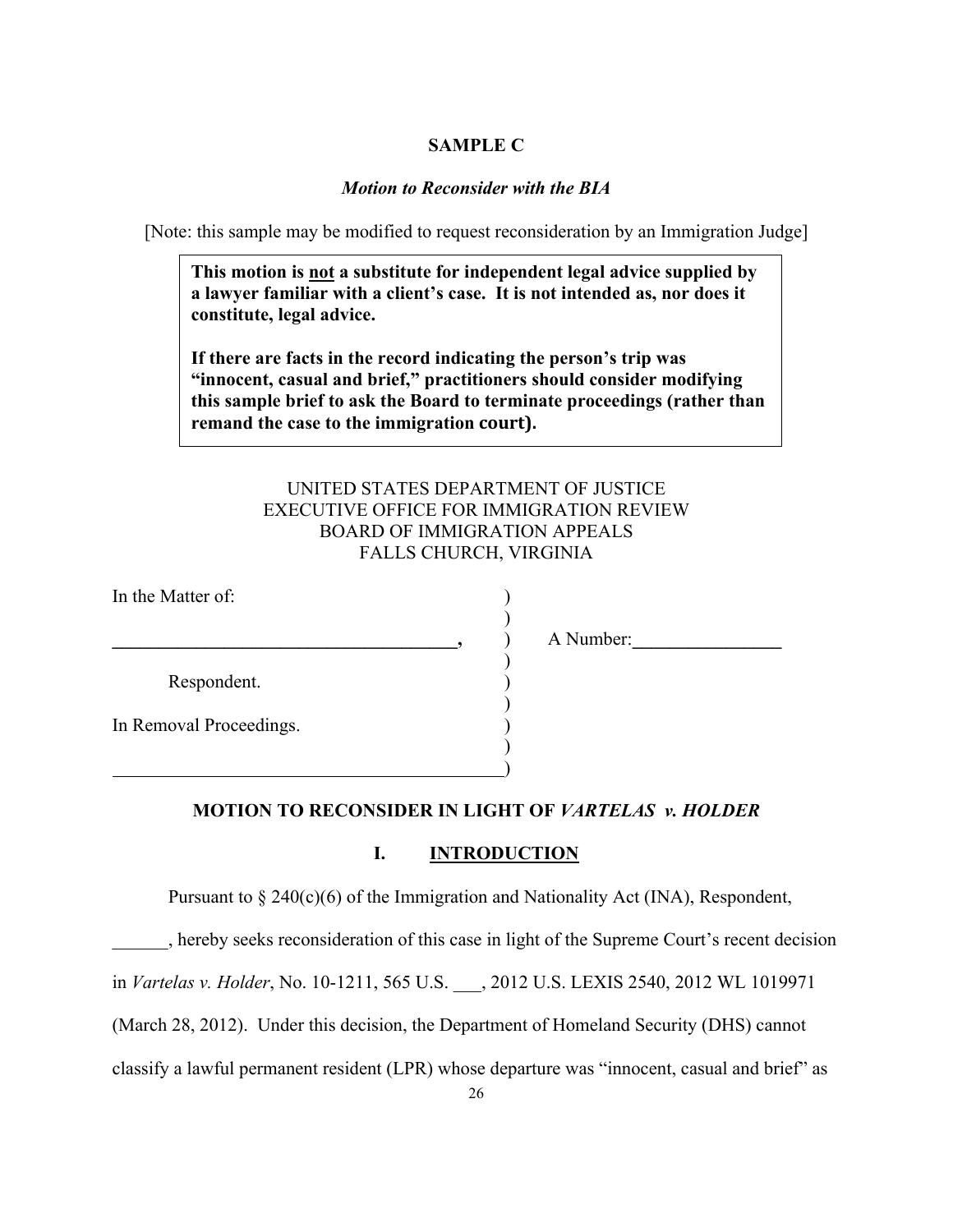seeking admission under  $\S 101(a)(13)(C)(v)$  of the Immigration and Nationality Act (INA) based on a conviction before April 1, 1997. *Vartelas*, 2012 U.S. LEXIS 2540 at \*19-20. As a result, these LPR's are not subject to the grounds of inadmissibility under INA  $\S 212(a)$ . The Court reasoned that application of § 101(a)(13)(C)(v)<sup>16</sup> would have impermissible retroactive effect if applied to these individuals because, at the time of their conviction, they could travel abroad without jeopardizing their LPR status. *See Vartelas*, 2012 U.S. LEXIS 2540 at \*9-10 *discussing Rosenberg v. Fleuti*, 374 U.S. 449 (1963).

In the instant case, DHS classified Respondent, a lawful permanent resident, as "seeking admission" pursuant to INA  $\S$  101(a)(13)(C)(v) after returning to the United States from a trip abroad. DHS then charged Respondent with inadmissibility under INA  $\S 212(a)(2)$  ). The Supreme Court's decision in *Vartelas* means that the pre-IIRIRA legal regime applies to Respondent. Therefore, the Board should reconsider its decision and remand this case to the Immigration Judge to determine whether Respondent's departure was "innocent, casual and brief."

### **II. RELEVANT STATEMENT OF FACTS AND STATEMENT OF THE CASE**

Respondent became a lawful permanent resident on \_\_\_\_\_\_\_\_\_\_\_. On \_\_\_,

Respondent departed the United States. Upon return, the Department of Homeland Security

<sup>&</sup>lt;sup>16</sup> Section 101(a)(13)(C)(v) states:

<sup>(</sup>C) An alien lawfully admitted for permanent residence in the United States shall not be regarded as seeking an admission into the United States for purposes of the immigration laws unless the alien—

<sup>. . .</sup>  (v) has committed an offense identified in section  $1182(a)(2)$  of this title, unless since such offense the alien has been granted relief under section 1182(h) or 1229b(a) of this title, . . . .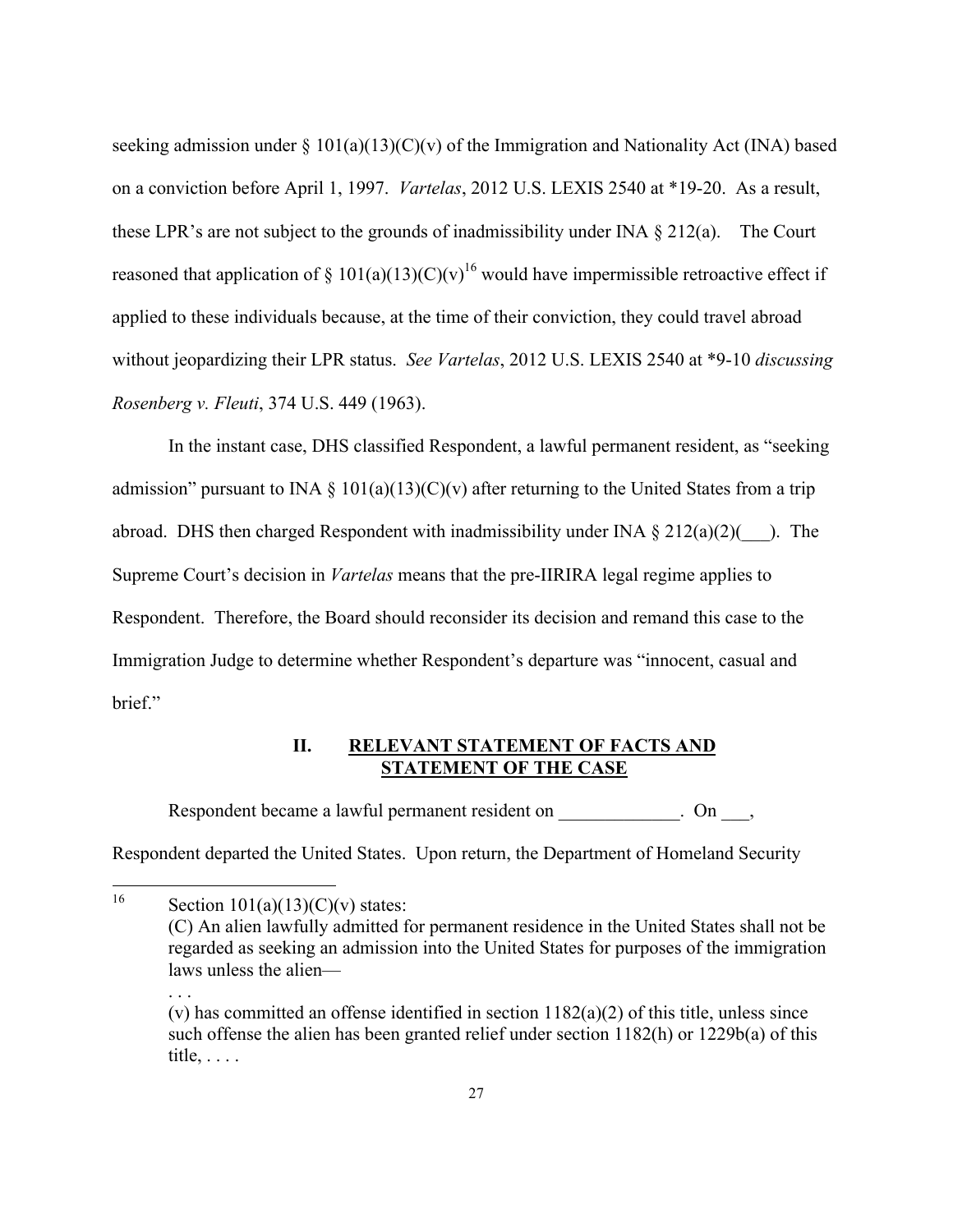(DHS) classified Respondent as seeking admission pursuant to INA  $\S$  101(a)(13)(C)(v) and charged Respondent with inadmissibility under INA  $\S 212(a)(2)$  (b) for having been convicted of \_\_\_\_\_\_\_\_\_ on \_\_\_\_\_\_ [note: conviction date must be before April 1, 1997 for *Vartelas* to apply].

On  $\Box$ , the Immigration Judge ordered Respondent removed from the United States. Respondent timely appealed. This Board affirmed the IJ's decision on \_\_\_\_\_\_**.** 

Pursuant to 8 C.F.R. § 1003.2(e), Respondent declares that:

[Note: if filing a motion to reconsider or reopen before the Immigration Judge, the applicable regulation is  $8 \text{ C.F.R. } \S 1003.23(b)(1)(i)$ ]

(1) the validity of the removal order [has been or is OR has not and is not] the subject of a judicial proceeding. [If applicable] The location of the judicial proceeding is:

 $\blacksquare$  The proceeding took place on:  $\blacksquare$ 

The outcome is as follows \_\_\_\_\_\_\_\_\_\_\_\_\_\_\_\_\_\_\_\_\_\_\_\_\_\_\_\_\_\_\_\_\_\_\_\_\_\_\_\_\_\_\_\_\_\_\_\_\_\_\_\_\_\_\_\_.

(2) The validity of the removal order [has not been and is not OR has been and is] the subject of a judicial proceeding.

(3) Respondent [is OR is not] currently the subject of a criminal proceeding under the Act. [If applicable] The current status of this proceeding is: \_\_\_\_\_\_\_\_\_\_\_\_\_\_\_\_\_\_\_\_\_\_\_\_\_\_\_\_\_\_\_\_\_\_\_.

(4) Respondent [is OR is not] currently the subject of any pending criminal prosecution. [If applicable] The current status of this prosecution is

# **III. STANDARD FOR RECONSIDERATION**

A motion to reconsider shall specify the errors of law or fact in the previous order and shall be supported by pertinent authority. INA  $\S$  240(c)(6)(C); 8 C.F.R.  $\S$  1003.3(b)(1). In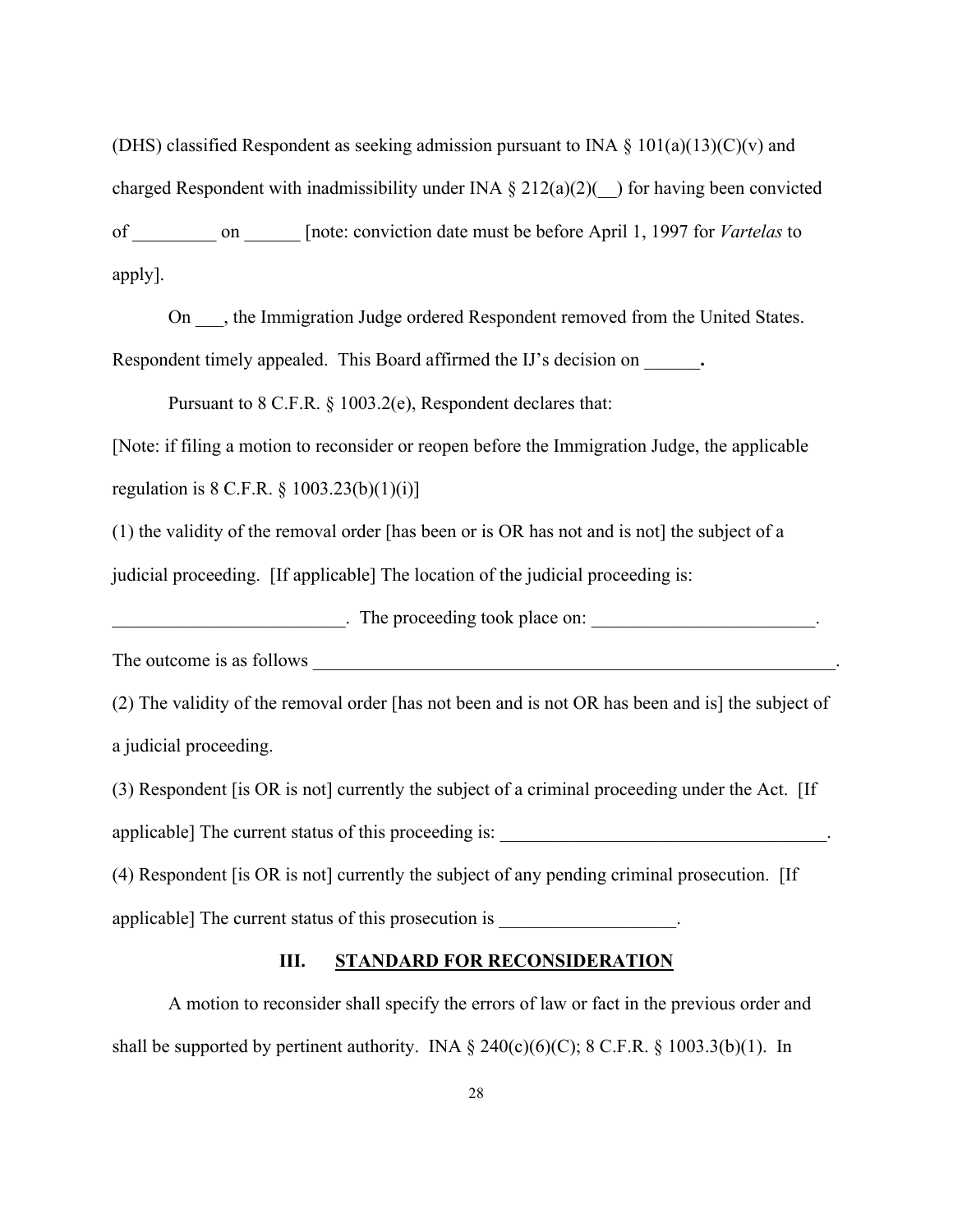general, a respondent may file one motion to reconsider. INA  $\S$  240(c)(6)(A), 8 C.F.R.  $\S$  $1003.2(b)(2)$ .

A motion to reconsider must be filed within 30 days of entry of a final administrative order of removal, INA  $\S$  240(c)(6)(B), 8 C.F.R.  $\S$  1003.2(b)(2), or as soon as practicable after finding out about the decision. *Henderson v. Shinseki*, 131 S. Ct. 1197, 1206 (2011) (holding that statutory administrative appeal deadline is a procedural, not jurisdictional, rule); *Borges v. Gonzales*, 402 F.3d 398, 407 (3d Cir. 2005) (explaining that petitioner must "exercise reasonable diligence in investigating and bringing the claim") (internal quotation omitted); *Toora v. Holder*, 603 F.3d 282, 284 (5th Cir. 2010) (reviewing BIA decision in which BIA concluded "no equitable tolling excused the late [filed motion to reopen] because [petitioner] failed to exercise due diligence…"); *Mezo v. Holder*, 615 F.3d 616, 620 (6th Cir. 2010) (defining equitable tolling as the doctrine that the statute of limitations will not bar a claim if the plaintiff, despite diligent efforts, did not discover the injury until after the limitations period had expired") (internal quotation omitted); *Pervaiz v. Gonzales*, 405 F.3d 488, 489 (7th Cir. 2005) ("…[T]he test for equitable tolling, both generally and in the immigration context, is not the length of the delay in filing the complaint or other pleading; it is whether the claimant could reasonably have been expected to have filed earlier") (citations omitted); *Socop-Gonzalez v. INS*, 272 F.3d 1176, 1184- 85 (9th Cir. 2001) (holding that "all one need show is that by the exercise of reasonable diligence the proponent of tolling could not have discovered essential information bearing on the claim") (internal quotation omitted); *Riley v. INS*, 310 F.3d 1253, 1258 (10th Cir. 2002) holding that BIA must consider noncitizens due diligence in evaluating whether equitable tolling of motion to reopen deadline is warranted); *but see Anin v. Reno*, 188 F.3d 1273, 1278 (11th Cir. 1999)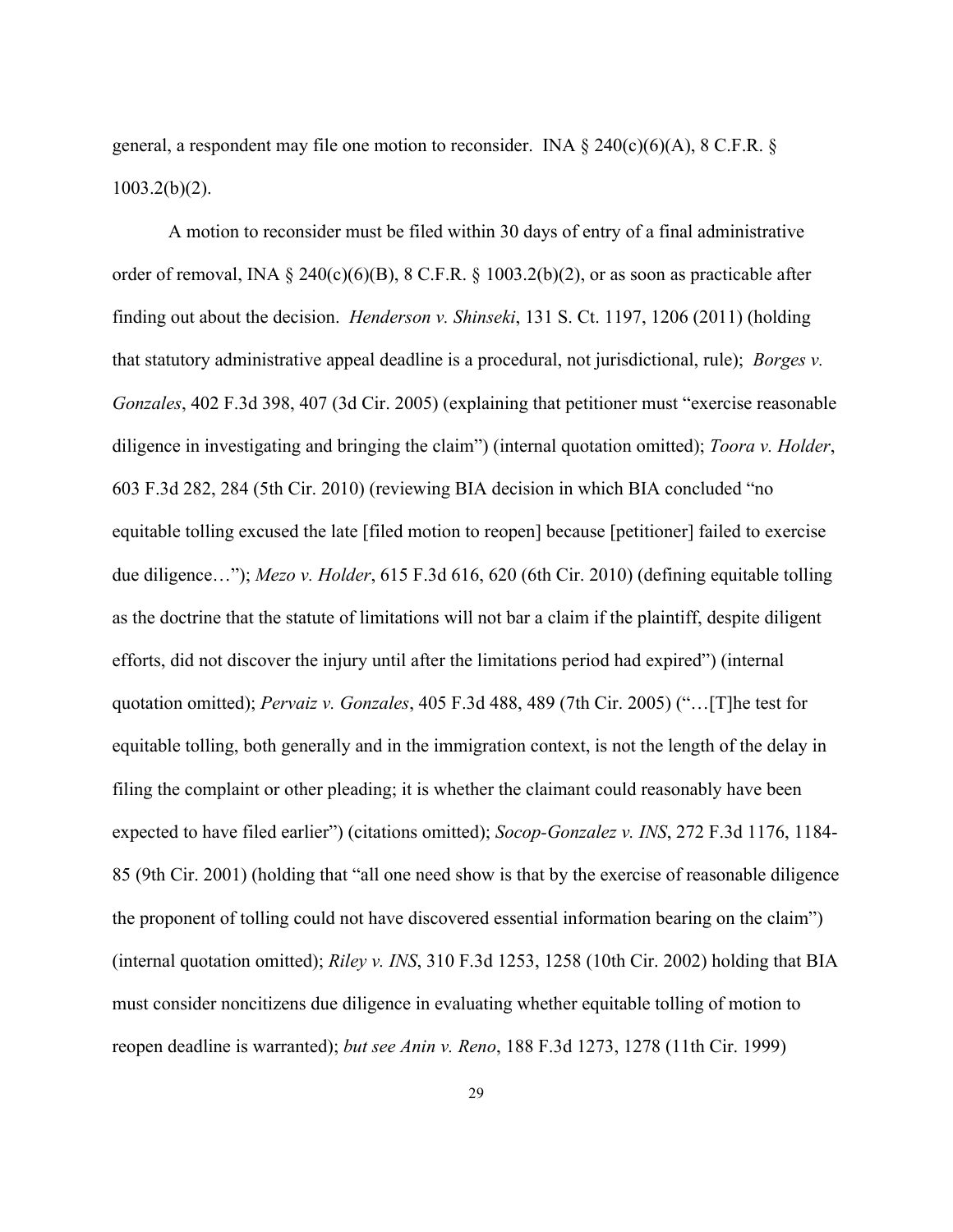(finding, in case pre-dating *Henderson,* motion to reopen deadline "jurisdictional and mandatory"). The Supreme Court issued its decision in *Vartelas* on March 28, 2012. Respondent is filing this motion as soon as practicable after the Supreme Court's ruling.

[Consider adding paragraph below if the person has not been removed and the statutory motion deadline has elapsed].

In the alternative, Respondent seeks *sua sponte* reconsideration pursuant to 8 C.F.R. § 1003.2(a) based on a fundamental change in law. The Board has held that an "exceptional situations" standard applies when adjudicating a *sua sponte* motion. *See Matter of J-J-*, 21 I&N Dec. 976, 984 (BIA 1997). A significant development in the law constitutes an exceptional circumstance. *See*, *e.g.*, *Matter of Muniz*, 23 I&N Dec. 207, 207-08 (BIA 2002) (reopening *sua sponte* where Ninth Circuit interpreted meaning of crime of violence differently from BIA); *Matter of G-D-*, 22 I&N Dec. 1132, 1135-36 (BIA 1999) (declining to reopen or reconsider *sua sponte* where case law represented only "incremental development" of the law); *Matter of X-G-W-*, 22 I&N Dec. 71, 73 (BIA 1998) (statutory change in definition of "refugee" warranted *sua sponte* reopening); *Matter of G-C-L-*, 23 I&N Dec. 359 (BIA 2002) (due to passage of time, BIA withdrew from its "policy" announced in *Matter of X-G-W-*).

#### **IV. ARGUMENT**

## **A. THE BOARD SHOULD RECONSIDER ITS DECISION IN LIGHT OF THE SUPREME COURT'S DECISION IN** *VARTELAS v. HOLDER* **BECAUSE DHS ERRONEOUSLY CLASSIFIED RESPONDENT AS SEEKING ADMISSION PURSUANT TO INA § 101(a)(13)(C)(v).**

Prior to April 1, 1997, LPRs with criminal convictions who traveled abroad did not, upon their return, face inadmissibility – then called excludability – if their trip was "brief, casual and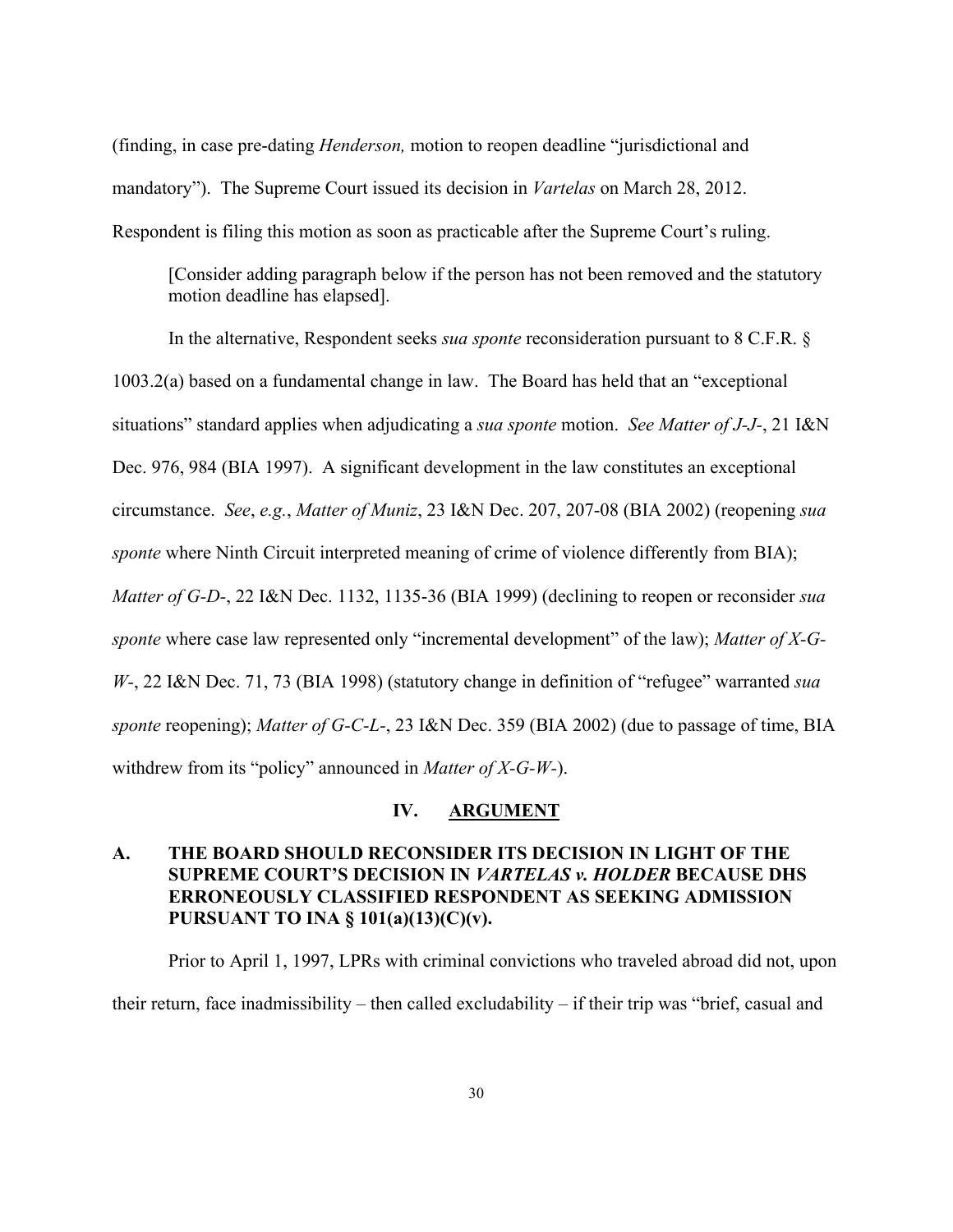innocent." *See Rosenberg v. Fleuti*, 374 U.S. 449 (1963). This commonly is referred to as the "*Fleuti* doctrine."

Through the Illegal Immigration Reform and Immigrant Responsibility Act of 1996 (IIRIRA), Congress amended INA § 101(a)(13)(C)(v), which allows immigration authorities to classify LPRs as seeking admission if they have committed an offense identified in INA § 212(a)(2). The Board of Immigration Appeals took the position that amended  $\S 101(a)(13)$ eliminated this *Fleuti* exemption for LPRs who had committed a criminal offense that fell within the grounds of inadmissibility. *See Matter of Collado-Munoz*, 21 I&N Dec. 1061 (BIA 1998). In *Vartelas*, the Supreme Court held that INA § 101(a)(13)(C)(v) does not apply retroactively to LPRs, like Mr. Vartelas, who committed an offense prior to IIRIRA. *Vartelas*, 2012 U.S. LEXIS 2540 at \*19-20. The Court reasoned that retroactive application of INA  $\S$  101(a)(13)(C)(v) would attach "a new disability" to conduct completed well before the provision's enactment. *Id*. The Court stated:

Beyond genuine doubt, we note, the restraint  $\S1101(a)(13)(C)(v)$  [INA  $\S$ ]  $101(a)(13)(C)(v)$ ] places on lawful permanent residents like Vartelas ranks as a "new disability." Once able to journey abroad to fulfill religious obligations, attend funerals and weddings of family members, tend to vital financial interests, or respond to family emergencies, permanent residents situated as Vartelas is now face potential banishment.

*Vartelas,* 2012 U.S. LEXIS 2540 at \*20*.* Thus, the Court concluded that the *Fleuti* doctrine continues to govern Mr. Vartelas' trip abroad. *Vartelas,* 2012 U.S. LEXIS 2540 at \*34.

Like the petitioner in *Vartelas*, Respondent is an LPR who DHS classifies as "seeking an admission" pursuant to INA  $\S$  101(a)(13)(C)(v) based on an alleged commission of an offense identified in INA § 212(a)(2) prior to April 1, 1997. Under the Supreme Court's decision in *Vartelas*, DHS's classification of Respondent as "seeking an admission" is impermissibly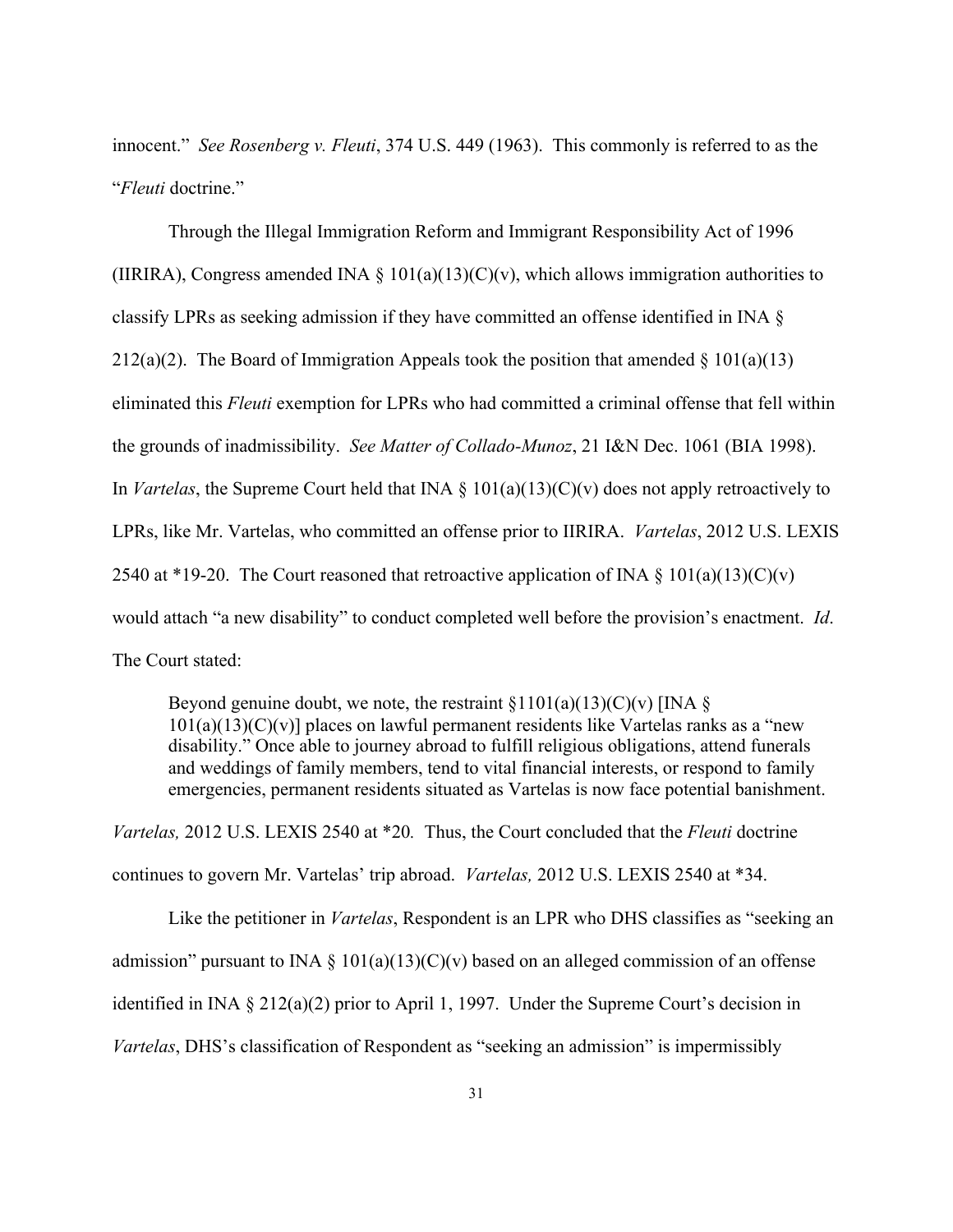retroactive. The pre-IIRIRA legal regime, including the *Fleuti* doctrine, continues to govern Respondent's trip abroad.

## **B. THE BOARD SHOULD REMAND THIS CASE TO THE IMMIGRATION JUDGE TO DETERMINE WHETHER RESPONDENT'S DEPARTURE WAS "INNOCENT, CASUAL AND BRIEF."**

The Immigration Judge in this case did not determine whether Respondent's departure was "innocent, casual and brief" during the course of Respondent's removal proceedings. The Board "will not engage in factfinding in the course of deciding appeals." 8 C.F.R. § 1003.1(d)(3)(iv). Because assessing whether Respondent's trip falls under the *Fleuit* doctrine requires fact finding, the Board should remand this case to the Immigration Judge to make that assessment. If the Immigration Judge determines that Respondent's trip was "innocent, casual and brief," Respondent is not subject to the grounds of inadmissibility pursuant to INA §  $212(a)(2)$  and the Immigration Judge should terminate removal proceedings.

# **V. CONCLUSION**

The Supreme Court's decision in *Vartelas v. Holder* is a fundamental change in the law that nullifies the Board's decision in this case. Respondent respectfully requests the Board reconsider its decision and remand the case to the Immigration Judge to determine whether Respondent's trip abroad was "innocent, brief and casual."

Dated: **Dated: Respectfully submitted,** 

\_\_\_\_\_**\_\_\_\_\_\_\_\_\_\_\_\_\_\_\_\_\_\_\_\_**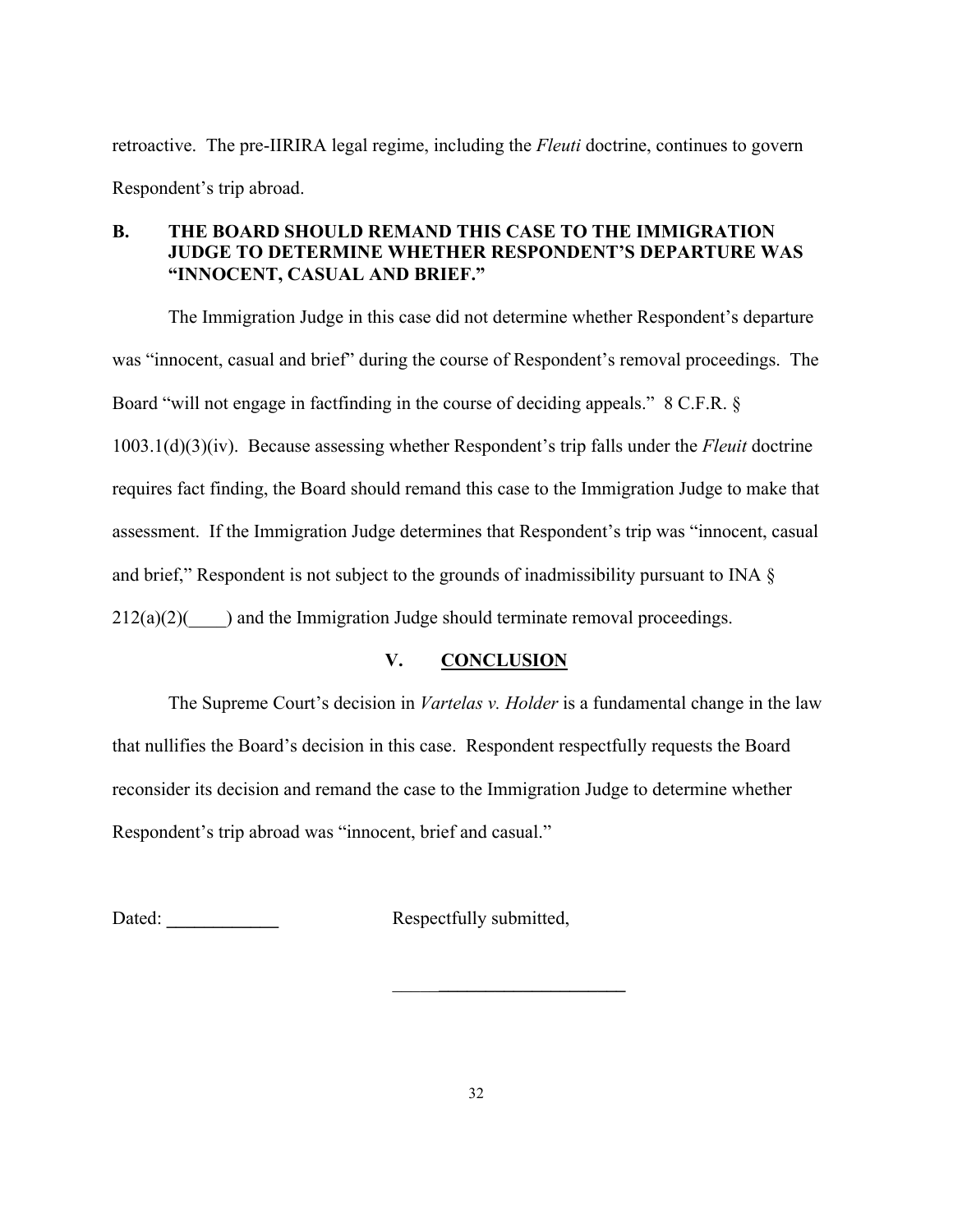## **SAMPLE D**

*Letter pursuant to Federal Rule of Appellate Procedure 28(j)* (Pursuant to the rule, the body of the letter must not exceed 350 words)

# **This letter is not a substitute for independent legal advice supplied by a lawyer** familiar with a client's case. It is not intended as, nor does it constitute, legal

Clerk of the Court U.S. Court of Appeals for the Circuit ADDRESS

> $Re:$   $v.$ Case No.

Dear Clerk of the Court:

**advice.**

Pursuant to Federal Rule of Appellate Procedure 28(j), Petitioner submits *Vartelas v. Holder*, No. 10-1211, 565 U.S. \_\_\_, 2012 U.S. LEXIS 2540 (March 28, 2012).

In *Vartelas*, the Supreme Court held that 8 U.S.C. § 1101(a)(13)(C)(v) does not apply retroactively to lawful permanent residents convicted of a crime before April 1, 1997, the effective date of the Illegal Immigration Reform and Immigrant Responsibility Act (IIRIRA). Rather, the pre-IIRIRA regime applies to these individuals. Under the pre-IIRIRA regime, lawful permanent residents who traveled abroad did not, upon their return, face inadmissibility – then called excludability – if their trip was "innocent, casual and brief." *Vartelas,* 2012 U.S. LEXIS 2540 at \*9-13, \*34 *discussing Rosenberg v. Fleuti*, 374 U.S. 449 (1963).

*Vartelas* is applicable to this case because *Vartelas* supports the position in Petitioner's brief at pages that the instant petition for review should be granted.

Respectfully submitted,

 $\mathcal{L}_\text{max}$  , where  $\mathcal{L}_\text{max}$  , we have the set of the set of the set of the set of the set of the set of the set of the set of the set of the set of the set of the set of the set of the set of the set of the set of

cc: Office of Immigration Litigation U.S. Department of Justice, Civil Division P.O. Box 878, Ben Franklin Station Washington, D.C. 20044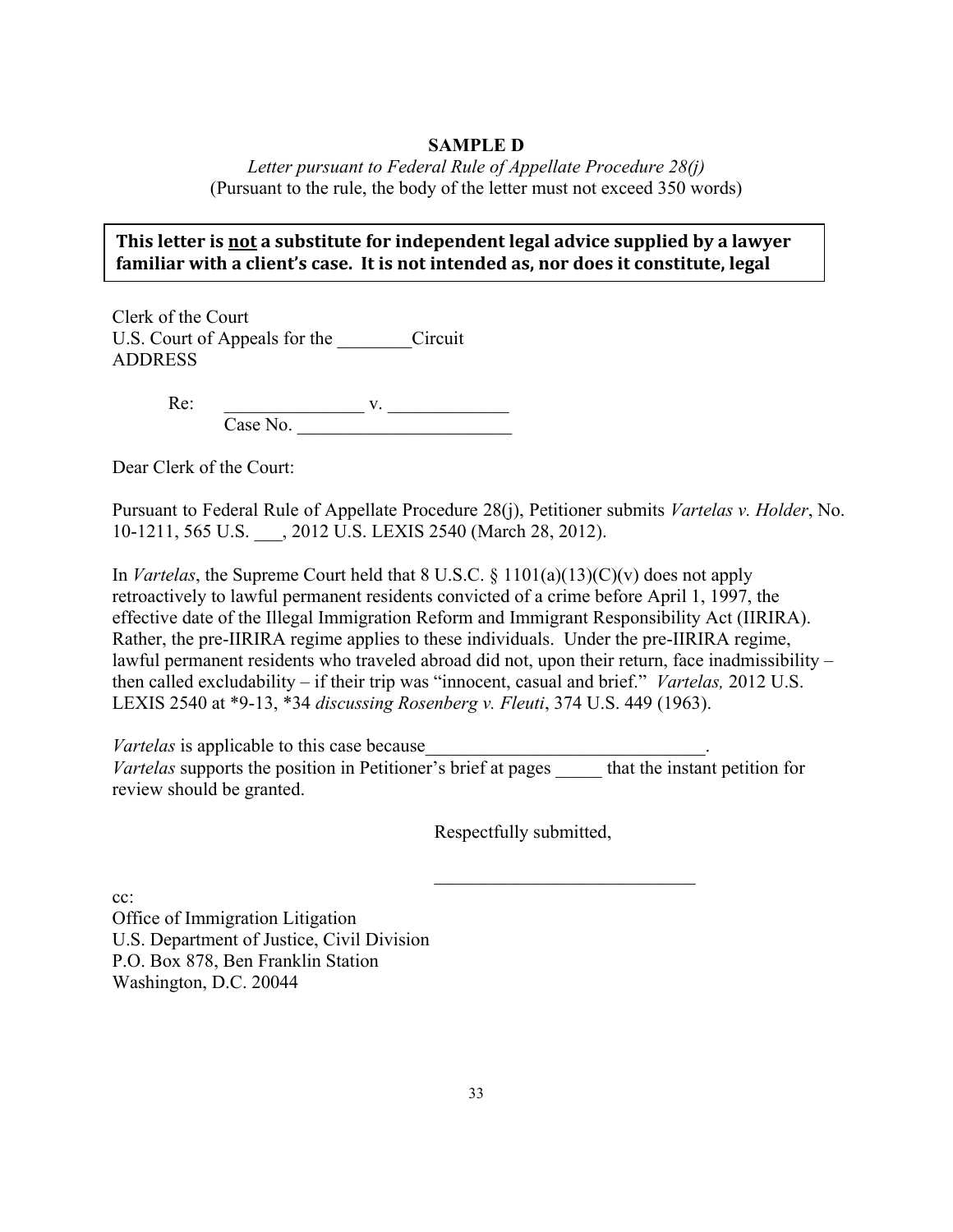### **SAMPLE E**

*Motion to Stay or Recall the Mandate at Court of Appeals*

# **This motion is not a substitute for independent legal advice** supplied by a lawyer familiar with a client's case. It is not intended **as,%nor%does it%constitute,%legal%advice.**

# IN THE UNITED STATES COURT OF APPEALS

FOR THE CIRCUIT

)

)

)

)

)

Petitioner,

 $\mathbf{v}$ .

Eric H. Holder, Jr., Attorney General, )

 $\qquad \qquad \qquad \qquad$ 

| Respondent. |  |
|-------------|--|
|-------------|--|

\_\_\_\_\_\_\_\_\_\_\_\_\_\_\_\_\_\_\_\_\_\_\_\_\_\_\_\_\_ **)** Case No. \_\_\_\_\_\_\_\_\_\_\_\_

**MOTION TO STAY [OR RECALL] THE MANDATE IN LIGHT OF THE SUPREME COURT'S DECISION IN** *VARTELAS v. HOLDER*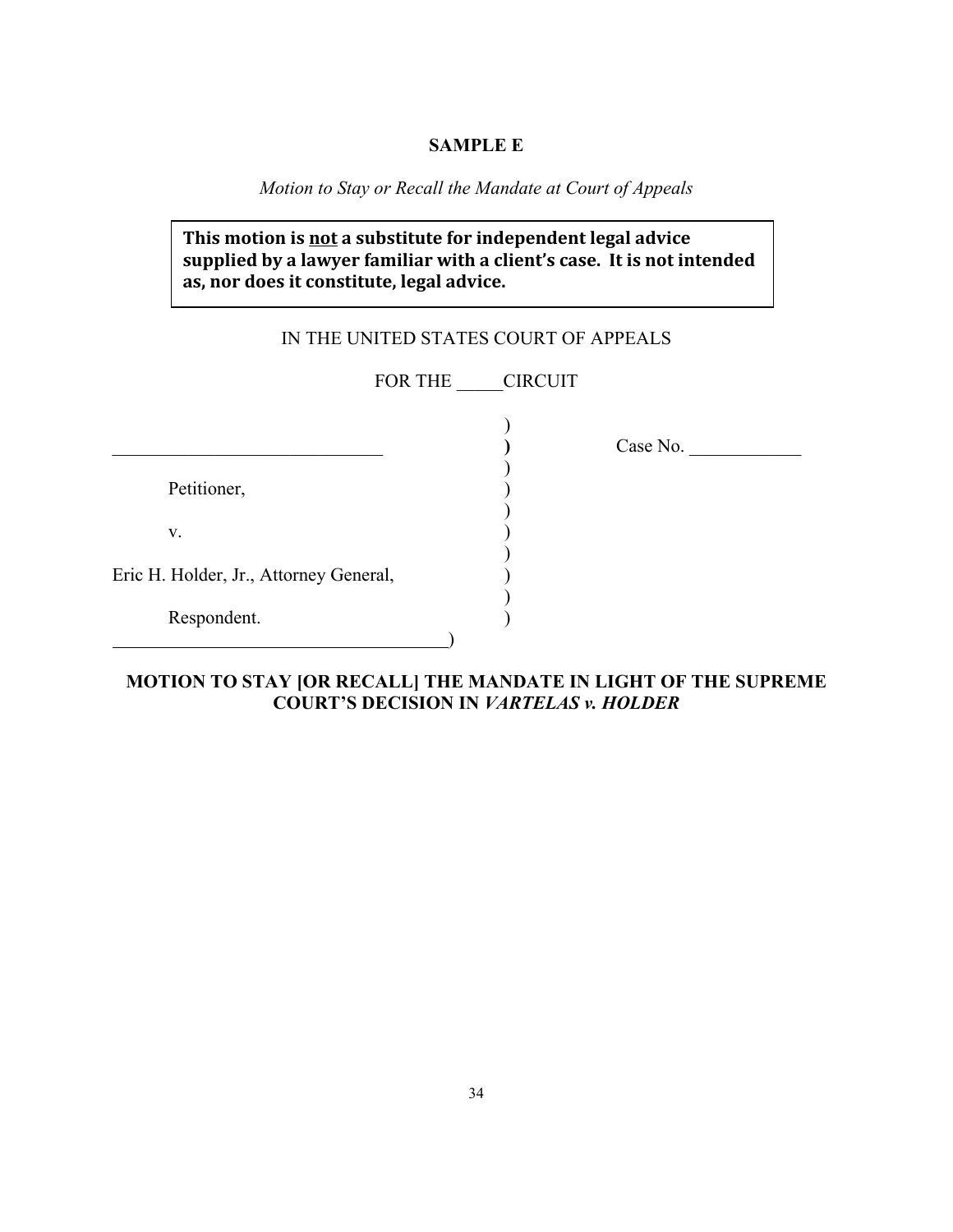#### **I. INTRODUCTION**

Pursuant to Federal Rules of Appellate Procedure 27 and 41 [and INSERT ANY APPLICABLE LOCAL RULE], Petitioner moves this Court to stay [or recall] the mandate in this case in light of the Supreme Court's recent decision in *Vartelas v. Holder*, No. 10-1211, 565 U.S. \_\_\_, 2012 U.S. LEXIS 2540, 2012 WL 1019971 (March 28, 2012).

#### **II. RELEVANT PROCEDURAL HISTORY**

Petitioner became a lawful permanent resident on \_\_\_\_\_\_\_\_\_\_\_. On \_\_\_, Petitioner departed the United States. Upon return, the Department of Homeland Security (DHS) classified Petitioner as seeking admission pursuant to 8 U.S.C.  $\S$  1101(a)(13)(C)(v) and charged Petitioner with inadmissibility under 8 U.S.C. § 1182 (a)(2)(\_\_) for having been convicted of \_\_\_\_\_\_\_\_\_ on \_\_\_\_\_\_ [note: conviction date must be before April 1, 1997 for *Vartelas* to apply]. On \_\_\_, an immigration judge ordered Petitioner removed from the United States. On \_\_\_\_\_\_\_, the Board of Immigration Appeals (BIA) affirmed the immigration judge's decision. Petitioner then filed a petition for review of the BIA's decision with this Court. On **\_\_\_\_\_\_\_\_\_\_\_**, this Court [dismissed OR denied] the petition for review, affirming the BIA's decision. The Court's decision relied on [then binding circuit case law OR Board precedent].

[Insert applicable circuit case/s: *Vartelas v. Holder*, 620 F.3d 108 (2d Cir. 2010); *Matter of* 

*Collado-Munoz*, 21 I&N Dec. 1061 (BIA 1998) (en banc)]. The mandate either is [set to issue

on OR has issued on [.].

The Supreme Court's decision in *Vartelas* was issued on March 28, 2012. Petitioner is filing this motion as soon as practicable following the Court's decision.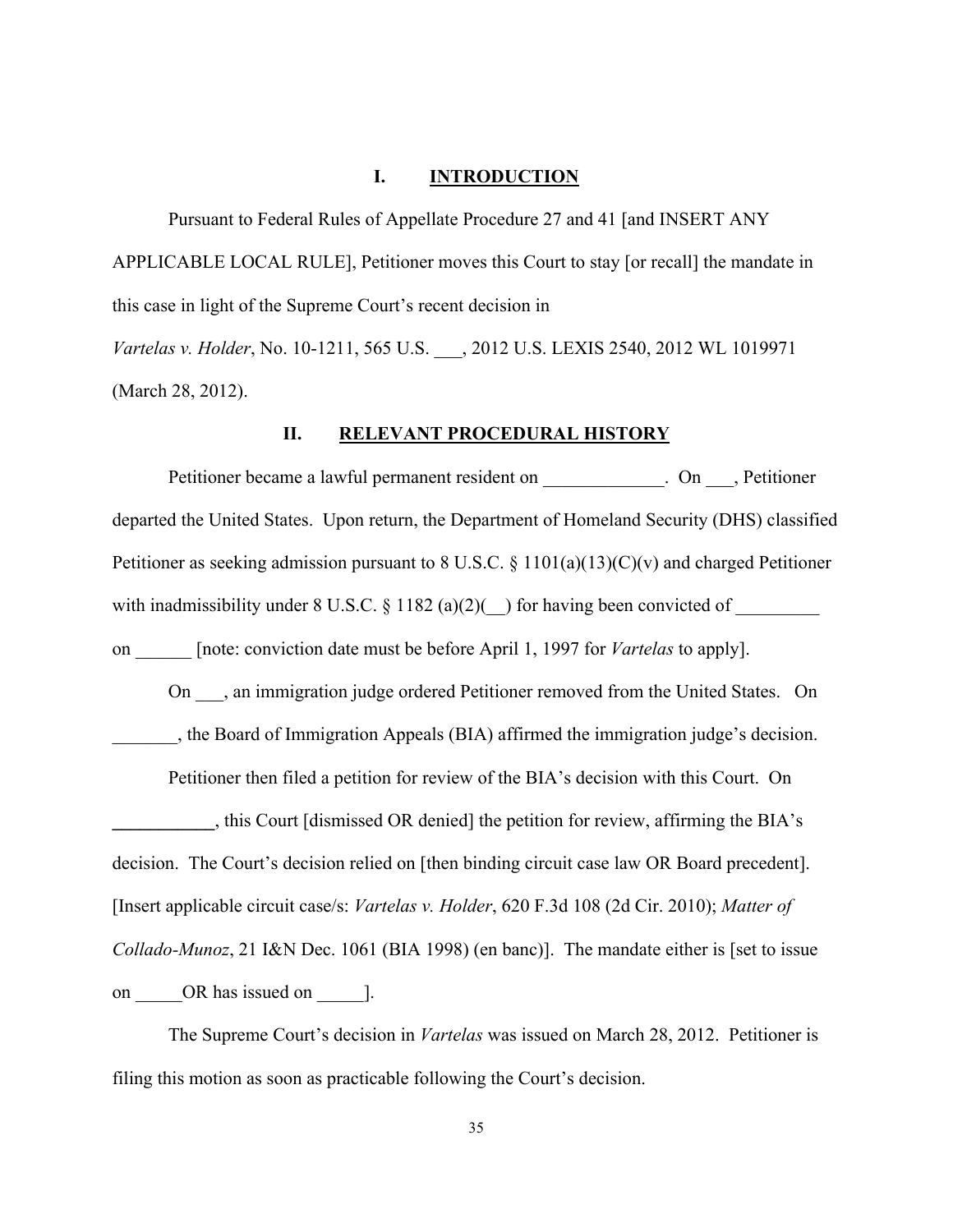#### **III. ARGUMENT**

The Court should stay or recall the mandate in light of the Supreme Court's decision in *Vartelas.* In *Vartelas*, the Supreme Court held that 8 U.S.C. § 1101(a)(13)(C)(v) does not apply retroactively to lawful permanent residents convicted of a crime before April 1, 1997, the effective date of the Illegal Immigration Reform and Immigrant Responsibility Act (IIRIRA) of 1996. The Court further held that the pre-IIRIRA regime applies to these individuals. Under the pre-IIRIRA regime, lawful permanent residents who traveled abroad did not, upon their return, face inadmissibility – then called excludability – if their trip was "innocent, casual and brief." *See Vartelas,* 2012 U.S. LEXIS 2540 at \*9-\*13 and \*34 *discussing Rosenberg v. Fleuti*, 374 U.S. 449 (1963) (known as the *Fleuti* doctrine).

The Court reasoned that retroactive application of INA  $\S$  101(a)(13)(C)(v) would attach

"a new disability" to conduct done well before the provision's enactment. *Id*. The Court stated:

Beyond genuine doubt, we note, the restraint  $\S 1101(a)(13)(C)(v)$  [INA  $\S$ ]  $101(a)(13)(C)(v)$ ] places on lawful permanent residents like Vartelas ranks as a "new disability." Once able to journey abroad to fulfill religious obligations, attend funerals and weddings of family members, tend to vital financial interests, or respond to family emergencies, permanent residents situated as Vartelas is now face potential banishment.

*Vartelas,* 2012 U.S. LEXIS 2540 at \*20*.* Thus, the Court concluded that the *Fleuti* doctrine

continues to govern Mr. Vartelas' trip abroad. *Vartelas*, 2012 U.S. LEXIS 2540 at \*34.

*Vartelas* is applicable in this case because

\_\_\_\_\_\_\_\_\_\_\_\_\_\_\_\_\_\_\_\_\_\_\_\_\_\_\_\_\_\_\_\_\_\_\_\_\_\_\_\_\_\_\_\_\_\_\_\_\_\_\_\_\_\_\_\_\_\_\_\_\_\_\_\_\_\_. The Court's

decision in *Vartelas* nullifies the Board's decision.

Thus, a recall of the mandate is warranted in order to prevent injustice and to allow

Petitioner to demonstrate that his departure was "innocent, casual and brief" and that, therefore,

Petitioner was erroneously charged with being inadmissible.